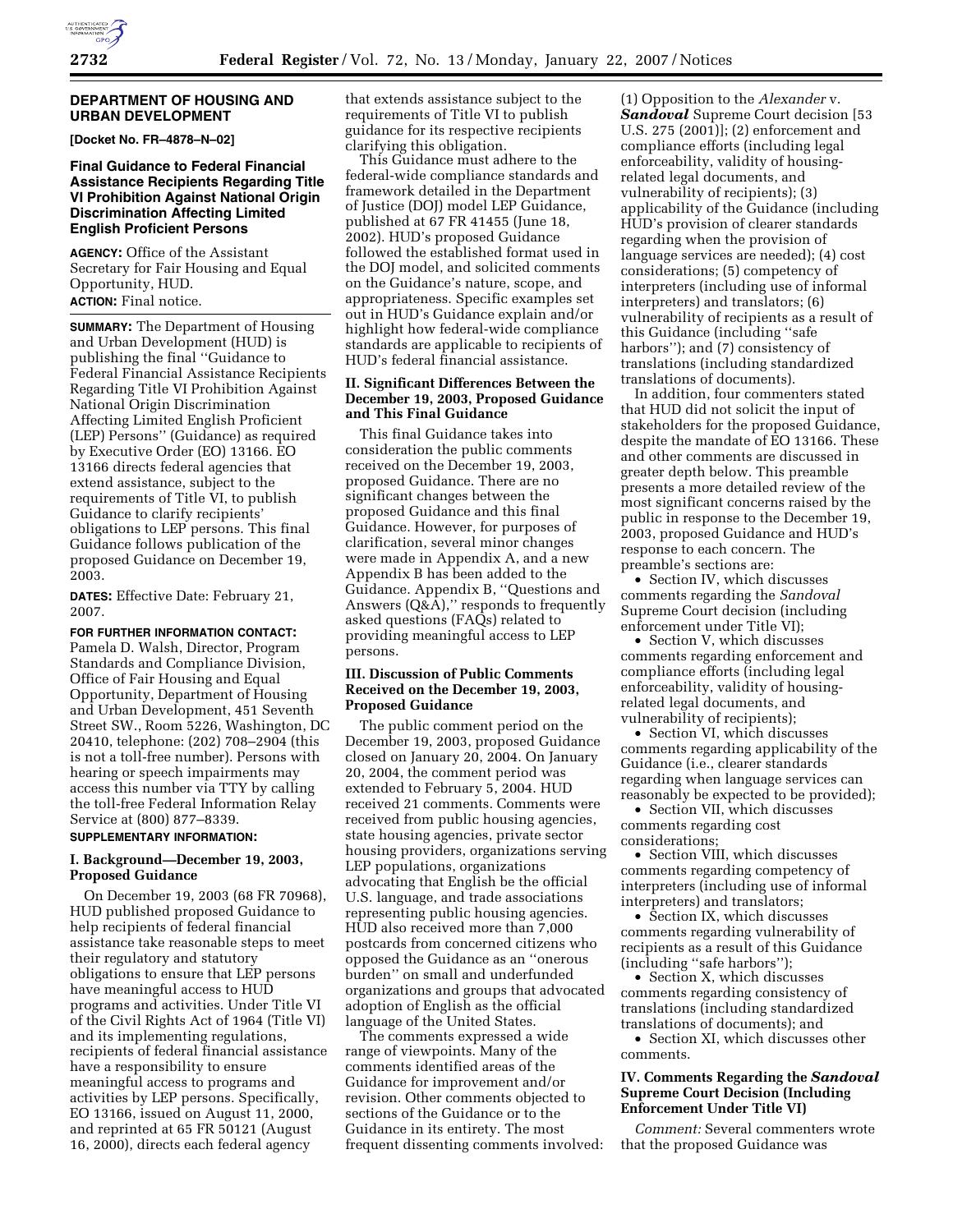unsupported by law and, therefore, urged its withdrawal. The commenters expressed disagreement with the HUD and DOJ positions on the holding in *Alexander* v. *Sandoval. Sandoval*  precludes individuals from bringing judicial actions to enforce those agency regulations based on Title VI. The commenters wrote that federal agencies have no power to enforce such regulations through this Guidance because it would violate the *Sandoval*  decision to use the Guidance to determine compliance with Title VI and Title VI's regulations.

*HUD Response.* HUD reiterates here, as it did in the proposed Guidance published on December 19, 2003, that its commitment to implement Title VI through regulations reaching language barriers is longstanding and is unaffected by the *Sandoval* decision. In its proposed Guidance, HUD stated that DOJ had disagreed with the interpretation voiced by the commenters, and in its final Guidance, HUD continues to take this position. The Guidance and the response to Appendix B, Q&As XV, XXIV, and XXV, state that the Supreme Court, in the *Sandoval* decision, did not strike down Title VI itself or Title VI's disparate impact regulations (at HUD, that would be its civil rights-related program requirements or ''CRRPRs''), but only ruled that individuals could not enforce these Title VI regulations through the courts and could only bring such court action under the statute itself. The Guidance further states that because the Supreme Court did not address the validity of the regulations or EO 13166, that both remain in effect. Individuals may still file administrative complaints with HUD alleging Title VI and Title VI regulatory violations for failing to take reasonable steps to provide meaningful access to LEP persons.

Appendix B, Q&As II, III, and IV further clarify the requirements of both the EO and Title VI of the Civil Rights Act of 1964. These responses describe the obligations of federal agencies under the EO and how Title VI applies to situations involving discrimination against LEP persons. These Q&As explain that Title VI of the Civil Rights Act of 1964 is the federal law that protects individuals from discrimination on the basis of their race, color, or national origin in programs that receive federal financial assistance. Federally conducted programs and activities are required to meet the standards for taking reasonable steps to provide meaningful access to LEP persons under EO 13166. In addition, all programs and operations of entities that receive financial assistance from the

federal government, including, but not limited to, state agencies, local agencies, and for-profit and nonprofit entities, and all sub-recipients (those that receive funding passed through a recipient) must comply with the Title VI obligations (including those in the regulations). Programs that do not receive federal funding, such as those that receive Federal Housing Administration (FHA) insurance, are not required to comply with Title VI's obligations. (If the recipient received FHA insurance along with Rental Assistance, construction subsidy, or other federal assistance, it would be required to comply with Title VI requirements.) In certain situations, failure to ensure that LEP persons can effectively participate in, or benefit from, federally assisted programs may violate Title VI's prohibition against national origin discrimination. EO 13166, signed on August 11, 2000, directs all federal agencies, including HUD, to work to ensure that programs receiving federal financial assistance provide meaningful access to LEP persons. Section 3 of the EO requires all federal agencies to issue LEP guidance to help federally assisted recipients in providing such meaningful access to their programs. This guidance must be consistent with DOJ Guidance, but tailored to the specific federal agency's federally assisted recipients. HUD has written its general Guidance and Appendices to meet these requirements.

## **V. Comments Regarding Enforcement and Compliance Efforts (Including Legal Enforceability and Validity of Housing-Related Legal Documents and Vulnerability of Recipients)**

*Comment:* Two commenters who supported adoption of the proposed Guidance recommended that HUD provide more detailed Guidance to its staff on enforcement and compliance and encouraged collaboration with nonprofit organizations, such as fair housing groups funded by the Fair Housing Initiatives Program (FHIP). A number of commenters, while supportive of the Guidance and HUD's leadership in this area, suggested modifications that would, in their view, provide a more definitive statement of the minimal compliance standards or better describe how HUD would evaluate activities under a more flexible compliance standard. There were also comments that claimed the Guidance was actually a set of regulatory requirements masquerading as ''Guidance''; one commenter stated that the Guidance would be used to determine compliance with Title VI and

its regulations, rather than as discretionary advice.

*HUD Response.* HUD's rule at 24 CFR 1.7(c) requires HUD to undertake ''a prompt investigation whenever a compliance review, report, complaint, or any other information indicates a possible failure to comply with this part 1.'' As explained further in Appendix B, Q&As XVI, XVIII, and XIX, FHEO will investigate or review complaints or other information that suggests a recipient is not in compliance with its Title VI obligations. HUD will determine whether the recipient has made reasonable efforts to ensure participation of LEP persons in programs or activities receiving federal financial assistance from HUD. Review of the evidence will include, but may not be limited to, application of the four-factor analysis identified in the LEP Guidance, which provides a framework for reviewing the totality of the circumstances and objectively balances the need to ensure meaningful access by LEP persons and without imposing undue burdens on recipients. HUD will also collect and evaluate evidence about whether the recipient has adopted a Language Access Plan (LAP) that reflects LEP needs (or addressed LEP needs in another official plan, such as the PHA or Consolidated Plan), implemented the Plan, and maintained Title VI compliance records that demonstrate services provided to LEP persons. HUD will inform the recipient of any findings of compliance or noncompliance in writing. If the investigation or review results in findings that the recipient has failed to comply with HUD's rules at 24 CFR part 1, HUD will inform the recipient and attempt to resolve the findings by informal means [24 CFR 1.7(d)]. HUD may use other means of voluntary cooperation, such as negotiation and execution of a voluntary compliance agreement. If HUD determines that compliance cannot be secured by voluntary means, HUD may use other means to enforce its rules under Title VI, such as the suspension or termination of approved funding or refusal to grant future funding [24 CFR 1.8(a), (c), and (d)]. HUD also may refer the matter to DOJ for enforcement action.

Appendix B, Q&A VII, provides additional guidance on the four-factor analysis by explaining that recipients are required to take reasonable steps to ensure meaningful access to LEP persons. This standard is intended to be both flexible and fact-dependent and also to balance the need to ensure meaningful access by LEP persons to critical services while not imposing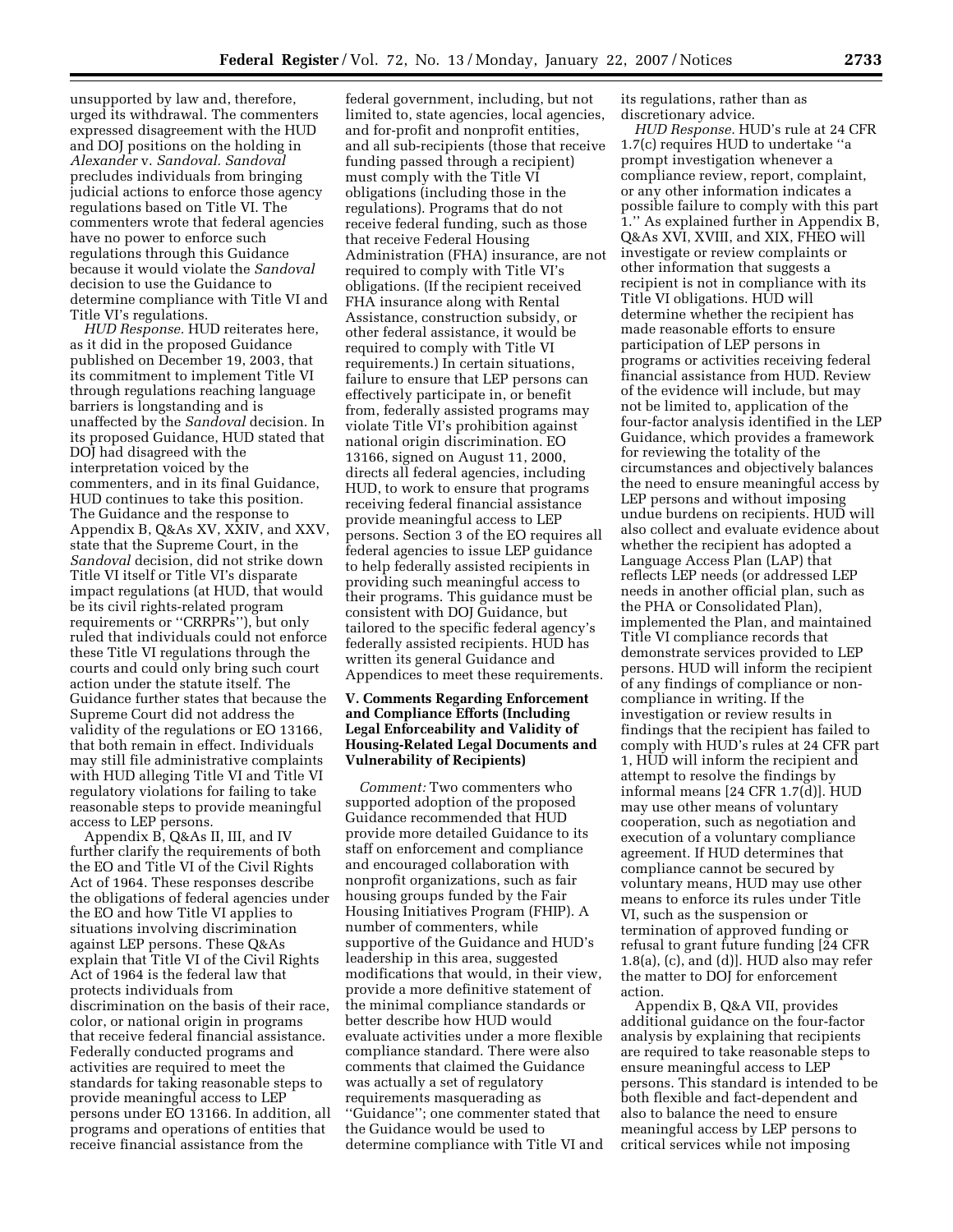undue financial burdens on small businesses, small local governments, or small nonprofit organizations. The recipient may conduct an individualized assessment that balances the following four factors: (1) Number or proportion of LEP persons served or encountered in the eligible service population (''served or encountered'' includes those persons who would be served or encountered by the recipient if the persons were afforded adequate education and outreach); (2) frequency with which LEP persons come into contact with the program; (3) nature and importance of the program, activity, or service provided by the program; and (4) resources available to the recipient and costs to the recipient. It further refers recipients to examples of applying the four-factor analysis to HUD-specific programs in Appendix A of HUD LEP Guidance.

Appendix B, Q&A IX, explains that after completing the four-factor analysis and deciding what language assistance services are appropriate, a recipient may develop a LAP or Implementation Plan to address identified needs of the LEP populations it serves. Some elements that may be helpful in designing an LAP include: (1) Identifying LEP persons who need language assistance and the specific language assistance that is needed; (2) identifying ways in which language assistance will be provided; (3) providing effective outreach to the LEP community; (4) training staff; (5) translating informational materials in identified language(s) that detail services and activities provided to beneficiaries (e.g., model leases, tenants' rights and responsibilities brochures, fair housing materials, first-time homebuyer guide); (6) providing appropriately translated notices to LEP persons (e.g., eviction notices, security information, emergency plans); (7) providing interpreters for large, medium, small, and one-on-one meetings; (8) developing community resources, partnerships, and other relationships to help with the provision of LEP services; and (9) making provisions for monitoring and updating the LAP.

However, HUD did not make changes to the Guidance itself. At this time, HUD does not feel that a specific separate statement of compliance standards is needed. HUD will continue to apply current Title VI investigative standards when conducting LEP investigations or compliance reviews. (See Appendix B, Q&A VI, for further discussion.)

*Comment:* Several commenters stated that housing documents of a legal nature, such as leases, sales contracts, etc., that are translated into foreign

languages might not be upheld in court as legally enforceable.

*HUD Response.* HUD appreciates this concern that the documents required by the Guidance would complicate possible eviction actions. State and local law govern contractual agreements between residents and landlords.

*Comment:* Commenters stated that questions could be raised about the accuracy of the translation and whether, for example, a tenant's signature on both English language and foreign language versions of a housing-related legal document would be upheld as valid in a judicial proceeding.

*HUD Response.* HUD recommends that when leases are translated into other languages than English, the recipient only ask the tenant to sign the English lease. The translated document would be provided to the tenant but marked ''For information only.'' However, this recommendation in no way minimizes the need to ensure meaningful access, and therefore to take reasonable measures, such as second checks by professional translators, to ensure that the translation is accurate.

## **VI. Comments Regarding Applicability of the Guidance (i.e., HUD Should Provide Clearer Standards Regarding the Provision of Language Services)**

*Comment:* Several commenters wrote that the statement ''coverage extends to a recipient's entire program or activity \* \* \* even if only one part of the recipient receives the federal assistance,'' places an unwarranted burden on an entire program. One commenter gave the example of a PHA that contracts with a Residents' Council that provides some level of LEP services. The commenter recommended that the PHA should not be required to enforce LEP requirements against the Residents' Council unless there is clear evidence of discriminatory intent.

*HUD Response.* With regard to the specific example of a Residents' Council that provides some level of LEP services, given the context, we assume that this comment intended to characterize the Council as a subrecipient of federal financial assistance. The proposed Guidance issued on December 19, 2003, states that ''subrecipients likewise are covered when federal funds are passed through from one recipient to a subrecipient.'' Recipients such as Community Development Block Grant (CDBG) Entitlement jurisdictions, CDBG state programs, and PHAs are required to monitor their subrecipients who receive federal financial assistance for a variety of purposes. Among these purposes are that such entities are also subject to the

requirements of Title VI of the Civil Rights Act of 1964, as amended by the Civil Rights Restoration Act of 1987. This final Guidance does not change the position taken on this issue as cited in the proposed Guidance. Therefore, the Resident Counsel in the above comment would be subject to Title VI if it received any funding from the PHA, although its analysis may indicate that it must provide little, if any, LEP services. The Guidance and Appendix B, Q&A IV, restate that Title VI's LEP obligations apply to (1) all programs and activities of entities that receive federal financial assistance, and (2) all subrecipients that receive federal funds that are passed through a recipient. Entities that are not recipients or subrecipients of federal financial assistance are not, themselves, subject to Title VI requirements (see 24 CFR 1.2), although recipients using contractors to carry out recipient activities remain obligated to ensure civil rights compliance in those activities. With regard to the comment that LEP requirements should only apply to subrecipients in the case of clear evidence of discriminatory intent, refer to Appendix B, Q&A IV, for a more indepth response. Finally, this Guidance in no way expands the scope of coverage mandated by Title VI, as amended by the Civil Rights Restoration Act of 1987, which defined the terms ''program'' and ''program or activity.''

### **VII. Comments Regarding Cost Considerations**

*Comments:* A number of comments focused on the cost considerations as an element of HUD's flexible four-factor analysis for identifying and addressing the language assistance needs of LEP persons. For example, several commenters said that implementing this Guidance would constitute an unfunded mandate and that the total costs nationally would exceed the \$100 million limit stipulated in the Unfunded Mandates Control Act. Commenters also stated that document translation is not a ''one-time'' cost, since laws, regulations, and Guidance all change over time. In addition, several commenters noted that private housing providers and PHAs would not be able to recover the costs of implementing LEP services through rent increases, since LEP services are not included in HUD formulae used to calculate and approve rent increases. A few comments suggested that the flexible factdependent compliance standard incorporated by the Guidance, when combined with the desire of most recipients to avoid the risk of noncompliance, could lead some large,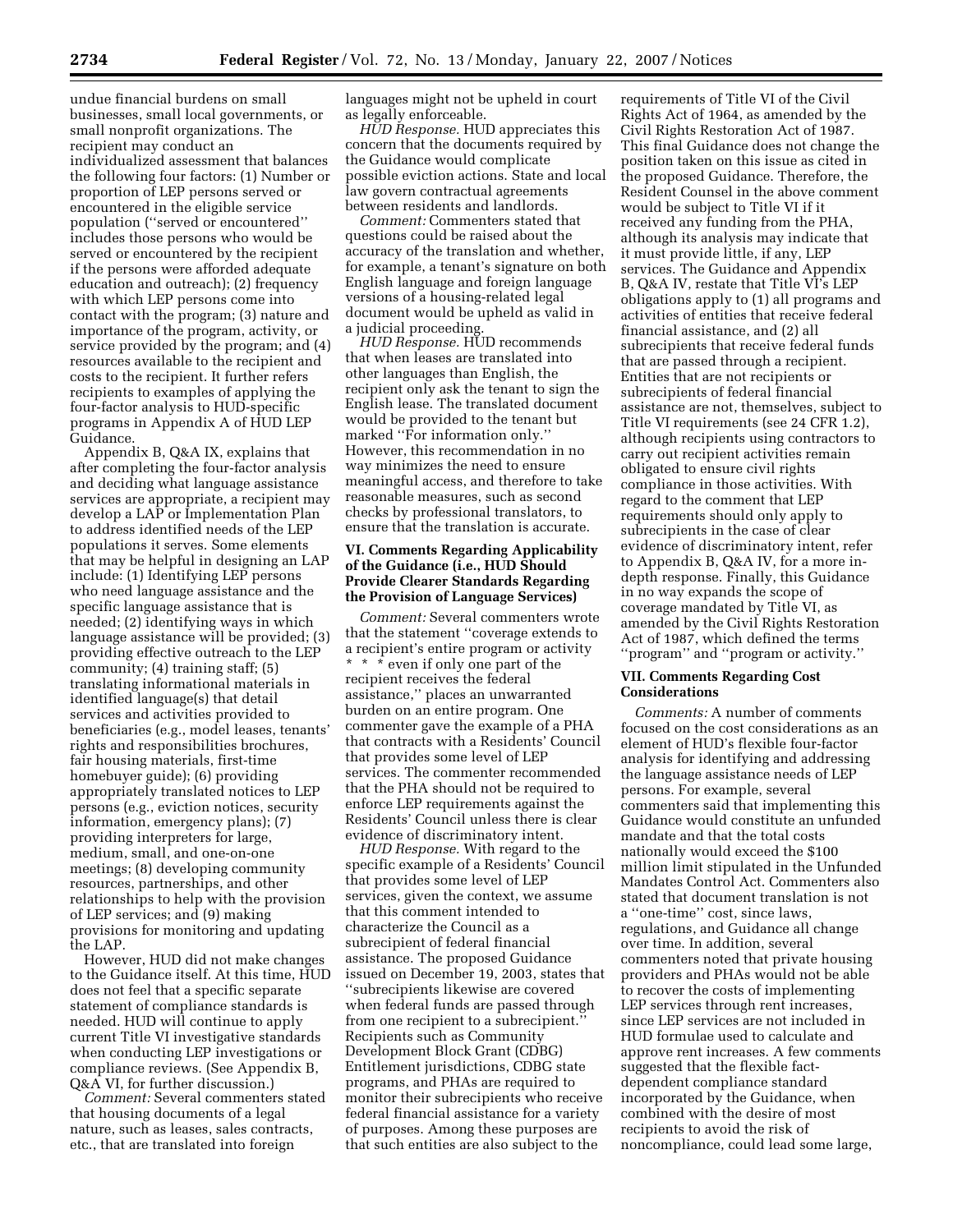statewide recipients to incur unnecessary or inappropriate financial burdens in conjunction with already strained program budgets.

While no comments urged that costs be excluded from the analysis, some commenters wrote that a recipient could use cost as an inappropriate justification for avoiding otherwise reasonable and necessary language assistance to LEP persons.

*HUD Response.* HUD believes that costs are a material consideration in identifying the reasonableness of particular language assistance measures, and that the Guidance identifies an appropriate framework by which costs are to be considered. The Department recognizes that some projects' budgets and resources are constrained by contracts and agreements with the Department. These constraints may impose a material burden upon the projects. Where a recipient of HUD funds can demonstrate such a material burden, HUD views this as a critical item in the consideration of costs in the four-factor analysis. However, where documents share common text, costs can be significantly decreased through pooling resources. For instance, many HUD recipients of HUD funds belong to national organizations that represent their interests. HUD recommends that these national groups set aside some funds from membership fees to offset the written translations. In addition, the same national groups may contract with a telephone interpreter service to provide oral interpretation on an asneeded basis. Appendix A discusses this issue in greater depth. Appendix B, Q&A VII, integrates the issue of cost as part of the discussion of the four-factor analysis described in the Guidance by advising the recipient to take into account both the costs and resources available to the recipient.

In addition, Appendix B, Q&A XII, explains how a recipient may supplement its limited resources to provide necessary language services without sacrificing quality and accuracy. The federal government's LEP Web site, *http://www.lep.gov/recip.html*  (scroll to translator and interpreter organizations), lists some examples of associations and organizations whose members may provide translation and interpretation services. In addition, the General Services Administration maintains a language services database for both written translations and oral interpretation that can be accessed at: *http://www.gsaelibrary.gsa.gov/ ElibMain/* 

*SinDetails?executeQuery=YES& scheduleNumber=738+II&flag & filter=&specialItemNumber=382+1.* Site

visitors may choose an interpreter or translator from among a list of language service providers. Language service providers are available through other means, as well, and the above list is in no way meant to be an exclusive list or recommendations, but rather is shared for information purposes only.

## **VIII. Comments Regarding Competency of Interpreters (Including Use of Informal Interpreters) and Translators**

*Comment:* Several commenters wrote that written LAPs should include language strongly discouraging or severely limiting the use of informal interpreters, such as family members, guardians, or friends. Some recommended that the Guidance prohibit the use of informal interpreters except in limited or emergency situations. Commenters expressed concern that the technical and ethical competency of interpreters could jeopardize meaningful and appropriate access at the level and type contemplated under the Guidance.

*HUD Response.* HUD believes that the Guidance is sufficient to allow recipients to achieve the proper balance between the many situations where the use of informal interpreters is inappropriate, and the few where the transitory and/or limited use of informal interpreters is necessary and appropriate in light of the nature of the service or benefit being provided and the factual context in which that service or benefit is being provided. Appendix B, Q&A XIII, states that a recipient should generally discourage the use of family members or other informal interpreters, but should permit the use of interpreters of the LEP person's choosing when that LEP person rejects the recipient's free language assistance services. This Guidance further explains and clarifies all aspects of how a recipient can provide different types of interpretation services, including informal interpreters for different situations. To ensure the quality of written translations and oral interpretations, HUD encourages recipients to use professional interpreters and translators.

*Comment:* A number of commenters objected to requiring recipients to determine the competency of interpreters or translators, and strongly stated that such a requirement was too burdensome for the small- to mediumsized housing providers. A few commenters urged HUD to provide details on particular interpretation standards or approaches that would apply on a national basis.

*HUD Response.* HUD declines to set such professional or technical

standards. General guidelines for translator and interpreter competency are set forth in the Guidance. Recipients, beneficiaries, and associations of professional interpreters and translators could collaborate in identifying the applicable professional and technical interpretation standards that are appropriate for particular situations. For example, local, state, or national chapters of businesses or housing trade organizations can set up and enforce a set of rules and standards that will qualify interpreters and translators to participate in housingrelated legal and other program-related transactions. Alternatively, PHAs may be able to find qualified interpreters and translators through associations representing that industry (e.g., American Translators Association, National Association of Judicial Interpreters and Translators, Translators and Interpreters Guild, and others) or even from for-profit organizations. Housing provider groups and/or individual housing providers can, as part of their LAPs, communicate with the state Attorney General's Office or the State Administrative Offices of the Courts regarding the regulations that govern the use of interpreters in most legal proceedings in state courts. Sections VI.A.1 and VI.B.4 of the general Guidance provide information on how to determine the competency of interpreters and translators. In addition, Appendix B, Q&A XII, re-emphasizes that the recipient should try to ensure the quality and accuracy of any interpretation or translation services provided.

## **IX. Comments Regarding Vulnerability of Recipients as a Result of This Guidance (Including ''Safe Harbors'')**

*Comments:* Some comments focused on providing ''safe harbors'' for oral translations and provision of written translation for vital documents. The commenters stated that there should be a level below which there would be no need to provide language services where the numbers and proportions of the population that are LEP are insignificant. Another commenter recommended that the ''safe harbor'' standards be less stringent and that compliance be determined based on the total circumstances.

*Comment:* While not clearly stated in any of the comments, there appeared to be a misunderstanding about how the safe harbor requirements applied to the eligible population of the market area as opposed to current beneficiaries of the recipient.

*HUD Response.* This final Guidance makes no changes to the ''safe harbor''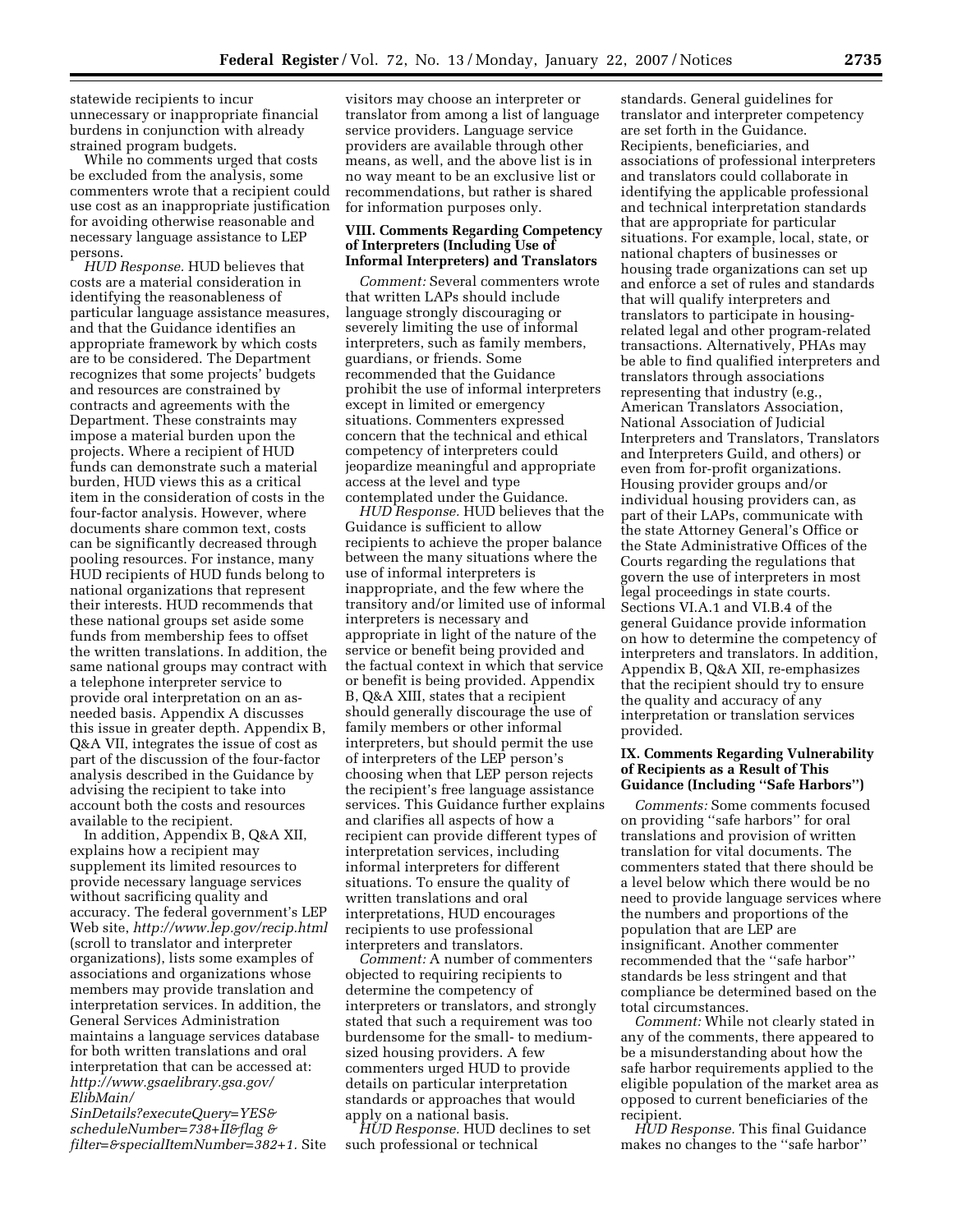provisions found at Paragraph VI.B.3 or the Guidance in Appendix A.

*Oral Interpretation* v. *Written Translation:* The ''safe harbor'' provided in this Guidance is for written translations only. There is no ''safe harbor'' for oral interpretation. In fact, Q&As XXII and XXIII clarify that no matter how few LEP persons the recipient is serving, oral interpretation services should be made available in some form. Recipients should apply the four-factor analysis to determine whether they should provide reasonable and timely, oral interpretation assistance, free of charge, in all cases, to any beneficiary that is LEP. Depending on the circumstances, reasonable oral interpretation assistance might be an inperson or telephone service line interpreter.

*Safe Harbor for Written Translations:*  Q&A XX explains how the four-factor analysis and the recipient's subsequent actions may be used to provide a ''safe harbor'' for written translations. HUD LEP Guidelines in Paragraph VI(B)(3) explains how certain recipient activities would constitute a ''safe harbor'' against a HUD finding that the recipient had not made reasonable efforts to provide written language assistance. As has already been noted, this Guidance is not intended to provide a definitive answer governing the translation of written documents for all recipients, nor one that is applicable in all cases and for all situations. Rather, in drafting the ''safe harbor'' and vital documents provisions of the Guidance, HUD sought to provide one, but not necessarily the only point of reference for when a recipient should consider translations of documents (or the implementation of alternatives to translating such documents). The recipient should consider its particular program or activity, the document or information in question, and the potential LEP populations served.

*Specific Safe Harbor Guidance:*  Appendix B, Q&A XXI, provides a helpful table that further clarifies the ''safe harbors'' for written translations based on the number and percentages of the market area-eligible population or current beneficiaries and applicants that speak a specific language. According to the table, HUD would expect translations of vital documents to be provided when the eligible LEP population in the market area or the current beneficiaries exceeds 1,000 persons or if it exceeds 5 percent of the eligible population or beneficiaries along with more than 50 persons. In cases where more than 5 percent of the eligible population speaks a specific language, but fewer than 50 persons are affected, there should be a translated

written notice of the person's right to an oral interpretation. An oral interpretation should be made available in all cases.

*Vital Documents:* Q&A XX defines a ''safe harbor'' for written translations for purposes of this Guidance as one where the recipient has undertaken efforts to prevent a finding of non-compliance with respect to the needed translation of vital written materials. HUD's Guidance follows DOJ's Guidance that define a ''safe harbor'' only for the translation of vital documents. Q&A X describes how to determine if a document is a ''vital document.'' Vital documents are those that are critical for ensuring meaningful access by beneficiaries or potential beneficiaries generally and LEP persons specifically. If a recipient (1) undertakes the four-factor analysis, (2) determines a need for translated materials, and (3) translates vital documents to accommodate the primary languages of its LEP applicants, beneficiaries, and potential beneficiaries, then HUD will consider this strong evidence of compliance with respect to translation of vital documents.

The decision as to what programrelated documents should be translated into languages other than English is a complex one. While documents generated by a recipient may be helpful in understanding a program or activity, not all are critical or vital to ensuring meaningful access by beneficiaries generally and LEP persons specifically. Some documents may create or define legally enforceable rights or responsibilities on the part of individual beneficiaries (e.g., leases, rules of conduct, notices of benefit denials, etc.). Others, such as applications or certification forms, solicit important information required to establish or maintain eligibility to participate in a federally assisted program or activity. For some programs or activities, written documents may be the core benefit or service provided. Moreover, some programs or activities may be specifically focused on providing benefits or services to significant LEP populations. Finally, a recipient may elect to solicit vital information orally as a substitute for written documents. Certain languages are oral rather than written, and thus a high percentage of such LEP speakers will likely be unable to read translated documents or written instructions. Each of these factors should play a role in deciding: (1) What documents should be translated; (2) what target languages other than English are appropriate; and (3) whether more effective alternatives exist, rather than continued reliance on written

documents to obtain or process vital information.

*Eligible population in the housing market area vs. current beneficiaries and applicants:* While the final Guidance makes no changes to the safe harbor provisions found in Section VI.B.3. of the Guidance or to that found in Appendix A, the latter has been changed to differentiate between how the results of the ''safe harbor'' will affect a recipient's outreach efforts to eligible LEP populations as opposed to its LEP services for current beneficiaries and applicants of its programs. We have clarified in the ''Housing'' portion of Appendix A, as well as in Appendix B, Q&A XXI, that the ''safe harbor'' evaluation will differ depending on the population the recipient is considering. When conducting outreach to the eligible population in the housing market area, the number and percentage of the eligible LEP population in that housing market area should be evaluated. When working with a recipient's own beneficiaries (e.g., residents of a specific housing development or applicants to the housing development), the number and percentage of LEP persons living in the housing and on the waiting list should be evaluated.

*Guidance v. Requirements:* Regarding written translations, the general HUD Guidance does identify actions that will be considered strong evidence of compliance with Title VI LEP obligations. However, the failure to provide written translations under these cited circumstances does not necessarily mean that the recipient is in noncompliance. Rather, the ''safe harbors'' provide a starting point for recipients to consider whether the following justify written translations of commonly used forms into frequently encountered languages other than English: (1) The importance of the service, benefit, or activity and the nature of the information sought; (2) the number or proportion of LEP persons served; (3) the frequency with which LEP persons need this particular information and the frequency of encounters with the particular language being considered for translation; and (4) resources available, including costs.

*Comment:* One comment pointed out that current demographic information based on the 2000 Census or other data was not readily available to assist recipients in identifying the number or proportion of LEP persons and the significant language groups among their otherwise eligible beneficiaries.

*HUD Response.* This information is now available at: *http://*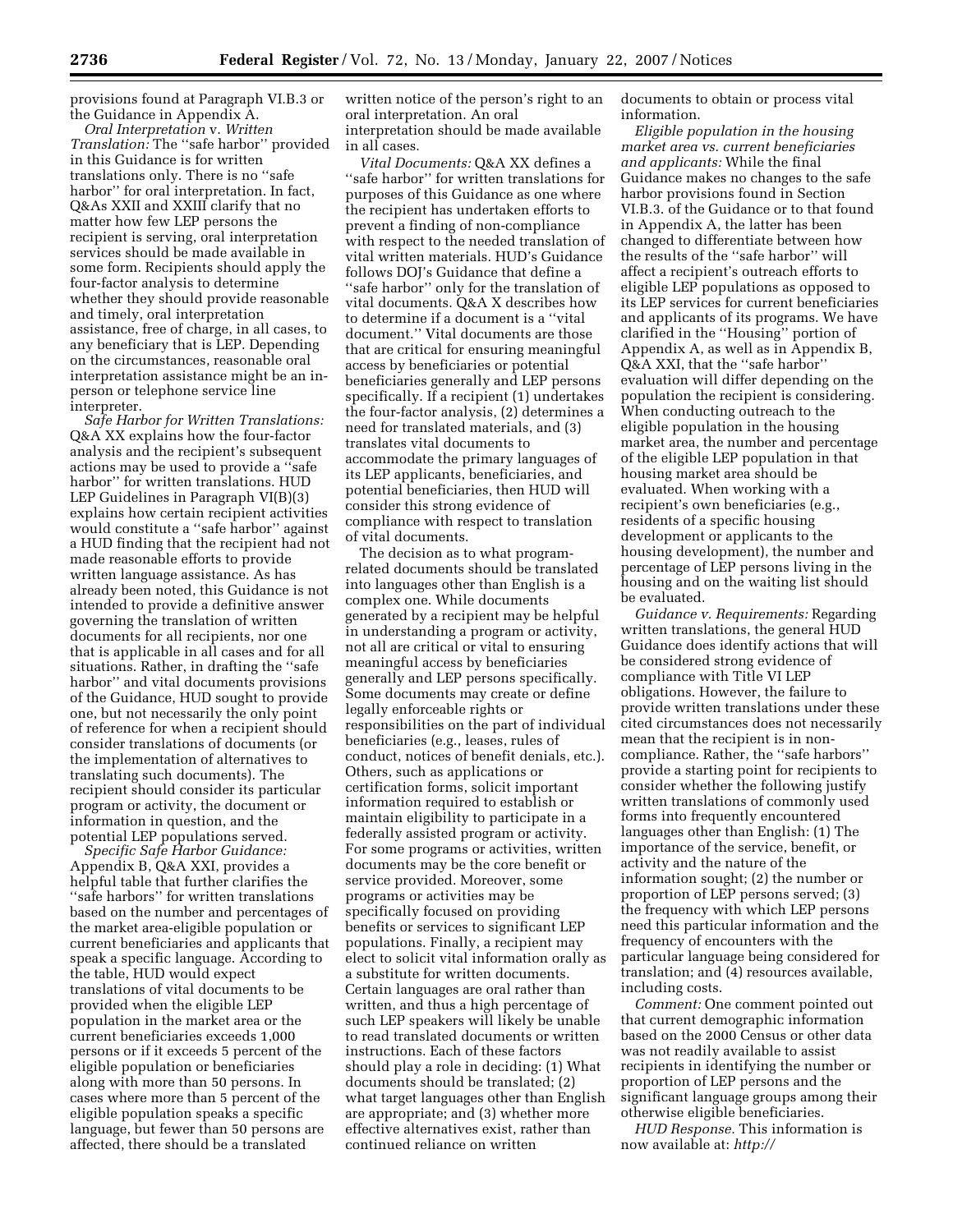*www.census.gov/main/www/ com2000.html.* 

## **X. Comments Regarding Consistency of Translations (Including Standardized Translations of Documents)**

*Comment:* One commenter stated that the concept of ''safe harbors'' should reflect an agreed-upon split of responsibilities between HUD and its private and public sector partners. Several commenters proposed that HUD provide standardized translations of basic programmatic and legal documents associated with HUD housing programs (e.g., public housing lease, housing discrimination complaint form, etc). They also recommended that HUD assume the cost of such translations as a means of reducing the costs of LEP services.

*HUD Response.* On an *ad hoc* basis, HUD's individual program offices have translated ''as needed'' important documents that affect that particular office's programs. This approach has been effective and will be continued.

### **XI. Other Comments**

*Comment:* Several national organizations representing assisted housing providers said HUD should place a ''disclaimer'' on its translated documents that stipulates they are: (1) HUD translations, (2) provided as supplementary information, (3) not replacement for the official English document, and (4) not word-for-word translations of the housing providers documents.

*HUD Response.* After undertaking reasonable quality control measures to ensure the accuracy of the translation, HUD will use the following language as a disclaimer in its translated lease or other documents: ''This document is a translation of a HUD-issued legal document. HUD provides this translation to you merely as a convenience to assist in your understanding of your rights and obligations. The English language version of this document is the official, legal, controlling document. This translated document is not an official document.''

*Comment:* Recipients of HUD funds have commented on potential complications that may arise during legal proceedings on the eviction of non-compliant residents. Recipients noted that failure on the part of the housing providers to provide all vital documents in the resident's native language would create a defense against eviction.

*HUD Response.* HUD appreciates this concern that the documents required by the Guidance would complicate

possible eviction actions. As stated in Appendix B, Q&A XIV, state and local laws control contractual agreements between residents and landlords. Notwithstanding, HUD is unaware of any state or local case law that would encumber the eviction process.

*Comment:* National organizations representing assisted housing providers commented that the definition of ''Who is LEP?'' is misleading. They pointed out that since all members of the family over 18 years of age must sign the lease and related documents, they, therefore, are all legally responsible for the terms and conditions of the lease. If a member of the family who signs the lease is English proficient, then this family should not be counted as LEP, and the standards for providing alternate language services to that family should not apply.

*HUD response.* HUD and its recipients do not determine who is LEP. The beneficiaries of the services and activities identify themselves as LEP.

*Comment:* HUD received more than 7,000 postcards from individual citizens who opposed the Guidance as an "onerous burden" on small and underfunded organizations and who advocated adoption of English as the official language of the United States.

*HUD Response.* As stated in Appendix B, Q&As II and III, the Guidance is based on Title VI of the Civil Rights Act of 1964, which prohibits discrimination based on national origin in programs and activities receiving federal financial assistance, and is, therefore, not a new requirement. The Guidance requires that meaningful access to programs, activities, and services that receive such assistance are expected to be provided to LEP persons. As explained in Appendix B, Q&A XXVI, recipients operating in jurisdictions in which English has been declared the official language continue to be subject to Title VI federal nondiscrimination requirements, including those applicable to the provisions of federally assisted services to LEP persons.

*Comment:* Four commenters stated that HUD did not solicit the input of housing industry stakeholders in drafting the Guidance, despite the mandate of EO 13166. They recommended that HUD convene a stakeholder meeting to discuss issues relating to the final version of this Guidance.

*HUD Response.* HUD contends that the process of publishing the December 19, 2003, proposed Guidance, providing the public comment period, reviewing the issues raised by the comments, and issuing this final version of the

Guidance (with Appendices A and B) provided adequate opportunity for all housing industry stakeholders to review, discuss, and comment on the Guidance. HUD has determined that no separate housing industry stakeholder meetings are necessary.

Since publication of the proposed Guidance, HUD has provided several training sessions to industry groups. After this final Guidance is published, HUD plans to hold a series of public forums where PHAs, housing and service providers, and other HUD program recipients and beneficiaries may exchange ideas on how to implement this Guidance and discuss and identify ''promising practices'' in serving LEP persons.

In addition, the following clarifying comments have been added in Appendix B: (1) Q&A I defines LEP persons as ''persons who, as a result of national origin, do not speak English as their primary language and who have a limited ability to speak, read, write or understand English;'' (2) Q&A V describes the applicability of these requirements to immigration and citizenship by explaining that U.S. citizenship and LEP should not be used interchangeably. It is possible for a person to be a citizen *and* LEP, or for a person to be fluent in English but not a U.S. citizen. Some, but not all, HUD programs do require recipients to document the citizenship or eligible immigrant status of program beneficiaries. Title VI applies equally to citizens, documented non-citizens and undocumented non-citizens, based on the LEP status of those who meet program requirements; (3) Q&A VIII specifies the types of language assistance that may be used. These include, but are not limited to, oral interpretation services, bilingual staff, telephone service lines interpreters, written translation services, notices to staff and recipients of the availability of LEP services, and referrals to community liaisons proficient in the language of LEP persons; (4) Q&A XI helps to determine the language needs of a beneficiary. Recipients may ask about language service needs from *all*  prospective beneficiaries (regardless of the prospective beneficiary's race or national origin) and use language identification (or ''I speak'') cards that invite LEP persons to identify their own language needs. To reduce costs of compliance, the Bureau of the Census has made a set of these cards available on the Internet at *http://www.usdoj.gov/ crt/cor/13166.htm*; (5) Q&A XIII tells beneficiaries how to file a complaint; and (6) Q&A XXVII provides the address for the Web site to obtain further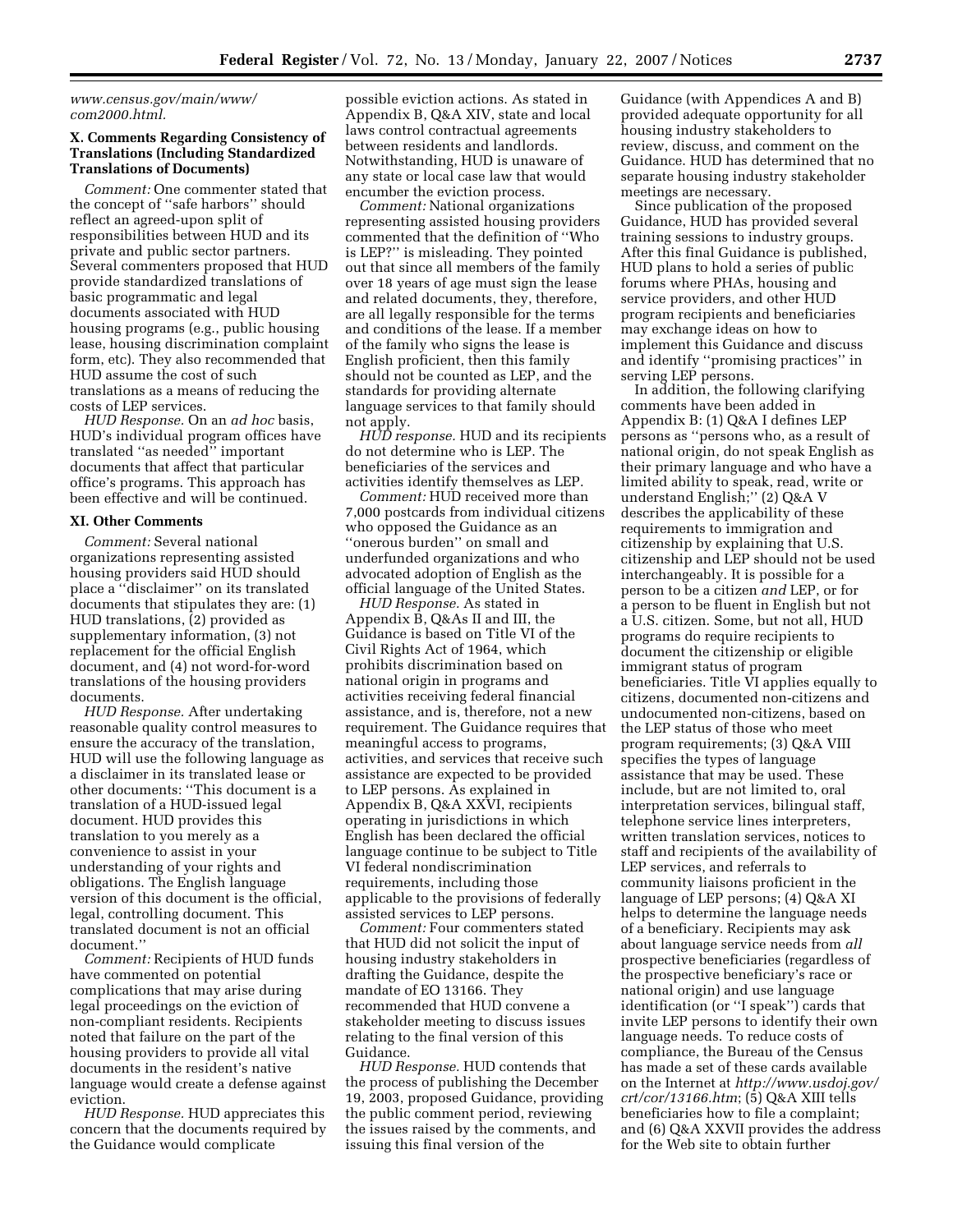information. The Web site also contains a link to another set of ''I speak'' cards in a different format. A recipient of DOJ funds and translator and interpreter organizations jointly created these. They are available at *http://www.lep.gov/ ocjs*\_*languagecard.pdf.* Other promising practices can also be found in the General Chapter (Chapter 1) of DOJ's Tips and Tools document, found at *http://www.lep.gov/ tips*\_*tools*\_*92104.pdf* and at *http://* 

*www.lep.gov/tips*\_*tools*\_*92104.htm.* 

In addition to addressing the concerns noted above, HUD has substituted, where appropriate, technical or stylistic changes that more clearly articulate, in HUD's view, the underlying principles, guidelines, or recommendations detailed in the final Guidance. Language has been added that clarifies the Guidance's application to activities undertaken by a recipient either voluntarily or under contract in support of a federal agency's functions. After appropriate revision based on an indepth review and analysis of the comments, with particular focus on the common concerns summarized above, HUD adopts its final ''Notice of Guidance to Federal Financial Assistance Recipients Regarding Title VI Prohibition Against National Origin Discrimination Affecting Limited English Proficiency Persons.'' The text of this final Guidance, along with Appendices A and B, are below. Title VI regulations that deal with discrimination based on national origin have not changed, and violations of the prohibition on national origin discrimination will continue to be enforced as in the past. Therefore, no substantive changes have been made to the general Guidance, although some editorial changes were made. A few substantive changes were made to the HUD-specific Guidance in Appendix A, from that which was published as proposed Guidance at 68 FR 70968 on December 19, 2003. The changes were made to provide clarity. Some editorial changes were also made.

## **Final Guidance**

### **I. Introduction**

Most individuals living in the United States read, write, speak, and understand English. There are many individuals, however, for whom English is not their primary language. For instance, based on the 2000 census, over 26 million individuals speak Spanish and almost 7 million individuals speak an Asian or Pacific Island language at home. If these individuals have a limited ability to read, write, speak, or understand English, they are limited

English proficient, or ''LEP.'' In the 2000 census, 28 percent of all Spanish and Chinese speakers and 32 percent of all Vietnamese-speakers reported that they spoke English ''not well'' or ''not at all.''

Language for LEP persons can be a barrier to accessing important benefits or services, understanding and exercising important rights, complying with applicable responsibilities, or understanding other information provided by federally funded programs and activities. The federal government funds an array of programs, services, and activities that can be made accessible to otherwise-eligible LEP persons. The federal government is committed to improving the accessibility of these programs and activities to eligible LEP persons, a goal that reinforces its equally important commitment to promoting programs and activities designed to help individuals learn English. Recipients should not overlook the long-term positive impacts of incorporating or offering English as a Second Language (ESL) programs in parallel with language assistance services. ESL courses can serve as an important adjunct to a proper LEP plan or Language Access Plan (LAP). However, the fact that ESL classes are made available does not obviate the statutory and regulatory requirement to provide meaningful access for those who are not yet English proficient. Recipients of federal financial assistance have an obligation to reduce language barriers that can preclude meaningful access by LEP persons to important government programs, services, and activities. HUD recognizes that many recipients had language assistance programs in place prior to the issuance of Executive Order 13166. This policy guidance provides a uniform framework for a recipient to integrate, formalize, and assess the continued vitality of these existing and possibly additional reasonable efforts based on the nature of its program or activity, the current needs of the LEP populations it encounters, and its prior experience in providing language services in the community it serves.

In certain circumstances, failure to ensure that LEP persons can effectively participate in or benefit from federally assisted programs and activities may violate the prohibition under Title VI of the Civil Rights Act of 1964, 42 U.S.C. 2000d, and Title VI regulations against national origin discrimination. The purpose of this policy guidance is to assist recipients in fulfilling their responsibilities to provide meaningful access to LEP persons under existing law. This policy guidance clarifies existing legal requirements for LEP

persons by describing the factors recipients should consider in fulfilling their responsibilities to LEP persons. The policy guidance is not a regulation, but rather a guide. Title VI and its implementing regulations require that recipients take responsible steps to ensure meaningful access by LEP persons. This guidance provides an analytical framework that recipients may use to determine how best to comply with statutory and regulatory obligations to provide meaningful access to the benefits, services, information, and other important portions of their programs and activities for individuals who are limited English proficient. These are the same criteria HUD will use in evaluating whether recipients are in compliance with Title VI and Title VI regulations.

As with most government initiatives, guidance on LEP requires balancing several principles. While this Guidance discusses that balance in some detail, it is important to note the basic principles behind that balance. First, HUD must ensure that federally assisted programs aimed at the American public do not leave some behind simply because they face challenges communicating in English. This is of particular importance because, in many cases, LEP individuals form a substantial portion of those encountered in federally assisted programs. Second, HUD must achieve this goal while finding constructive methods to reduce the costs of LEP requirements on small businesses, small local governments, or small non-profit entities that receive federal financial assistance.

There are many productive steps that the federal government, either collectively or as individual grant agencies, can take to help recipients reduce the costs of language services, without sacrificing meaningful access for LEP persons. Without these steps, certain smaller grantees may well choose not to participate in federally assisted programs, threatening the critical functions that the programs strive to provide. To that end, HUD plans to continue to provide assistance and guidance in this important area. In addition, HUD plans to work with representatives of state and local governments, public housing agencies, assisted housing providers, fair housing assistance programs and other HUD recipients, and LEP persons to identify and share model plans, examples of best practices, and cost-saving approaches. Moreover, HUD intends to explore how language assistance measures, resources, and cost-containment approaches developed with respect to its own federally conducted programs and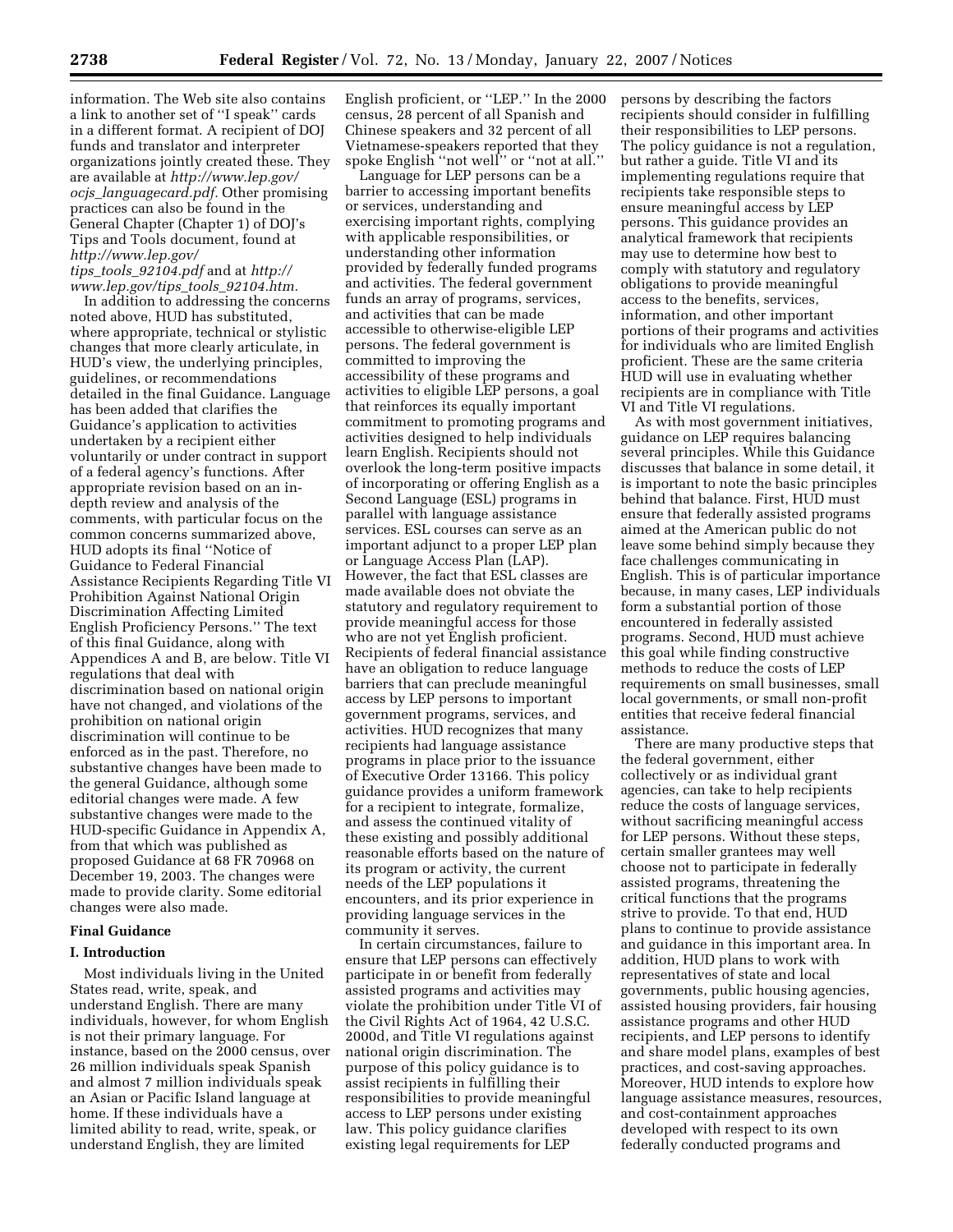activities can be effectively shared or otherwise made available to recipients, particularly small businesses, small local governments, and small non-profit entities. An interagency working group on LEP has developed a Web site, *http://www.lep.gov,* to assist in disseminating this information to recipients, federal agencies, and the communities being served.

Many persons who commented on the Department of Justice's (DOJ) proposed LEP guidance, published January 16, 2001 (66 FR 3834), later published for additional public comment on January 18, 2002 (67 FR 2671), and published as final on June 18, 2002 (67 FR 41455), have noted that some have interpreted the case of *Alexander* v. *Sandoval,* 532 U.S. 275 (2001), as implicitly striking down the regulations promulgated under Title VI that form the basis for the part of Executive Order 13166 that applies to federally assisted programs and activities. DOJ and HUD have taken the position that this is not the case, for reasons explained below. Accordingly, HUD will strive to ensure that federally assisted programs and activities work in a way that is effective for all eligible beneficiaries, including those with limited English proficiency.

### **II. Legal Authority**

Section 601 of Title VI of the Civil Rights Act of 1964, 42 U.S.C. 2000d, provides that no person shall ''on the ground of race, color, or national origin, be excluded from participation in, be denied the benefits of, or be subjected to discrimination under any program or activity receiving federal financial assistance.'' Section 602 authorizes and directs federal agencies that are empowered to extend federal financial assistance to any program or activity ''to effectuate the provisions of [section 601] \* \* \* by issuing rules, regulations, or orders of general applicability'' (42 U.S.C. 2000d–1).

HUD regulations promulgated pursuant to section 602 forbid recipients from ''utiliz[ing] criteria or methods of administration which have the effect of subjecting individuals to discrimination because of their race, color, or national origin, or have the effect of defeating or substantially impairing accomplishment of the objectives of the program as respects individuals of a particular race, color, or national origin'' (24 CFR 1.4).

The Supreme Court, in *Lau* v. *Nichols,*  414 U.S. 563 (1974), interpreted regulations promulgated by the former Department of Health, Education, and Welfare, including a regulation similar to that of HUD, 24 CFR 1.4, to hold that Title VI prohibits conduct that has a disproportionate effect on LEP persons

because such conduct constitutes national-origin discrimination. In *Lau,* a San Francisco school district that had a significant number of non-English speaking students of Chinese origin was required to take reasonable steps to provide them with a meaningful opportunity to participate in federally funded educational programs.

On August 11, 2000, Executive Order 13166, ''Improving Access to Services for Persons with Limited English Proficiency,'' was issued and published on August 16, 2000 (65 FR 50121). Under that order, every federal agency that provides financial assistance to non-federal entities must publish guidance on how their recipients can provide meaningful access to LEP persons and thus comply with Title VI regulations forbidding funding recipients from ''restrict[ing] an individual in any way in the enjoyment of any advantage or privilege enjoyed by others receiving any service, financial aid, or other benefit under the program'' or from ''utiliz[ing] criteria or methods of administration which have the effect of subjecting individuals to discrimination because of their race, color, or national origin, or have the effect of defeating or substantially impairing accomplishment of the objectives of the program as respects individuals of a particular race, color, or national origin.''

On that same day, DOJ issued a general guidance document addressed to ''Executive Agency Civil Rights Officers'' setting forth general principles for agencies to apply in developing guidance documents for recipients pursuant to the Executive Order. The DOJ document is titled, ''Enforcement of Title VI of the Civil Rights Act of 1964 National Origin Discrimination Against Persons With Limited English Proficiency,'' published on August 16, 2000 (65 FR 50123) (''DOJ LEP Guidance'').

Subsequently, federal agencies raised questions regarding the requirements of the Executive Order, especially in light of the Supreme Court's decision in *Alexander* v. *Sandoval,* 532 U.S. 275 (2001). On October 26, 2001, the Assistant Attorney General for the Civil Rights Division issued a memorandum for ''Heads of Departments and Agencies, General Counsels and Civil Rights Directors.'' This memorandum clarified and reaffirmed the DOJ LEP Guidance in light of *Sandoval*. This Guidance noted that some have interpreted *Sandoval* as implicitly striking down the disparate-impact regulations promulgated under Title VI that form the basis for the part of Executive Order 13166 that applies to

federally assisted programs and activities. See, e.g., *Sandoval,*, 532 U.S. at 286, 286 n.6 (''[W]e assume for purposes of this decision that section 602 confers the authority to promulgate disparate-impact regulations; We cannot help observing, however, how strange it is to say that disparate-impact regulations are 'inspired by, at the service of, and inseparably intertwined with' Sec. 601 \* \* \* when Sec. 601 permits the very behavior that the regulations forbid.''). This guidance, however, makes clear that the DOJ disagreed with this interpretation. *Sandoval* holds principally that there is no private right of action to enforce Title VI disparate-impact regulations. The case did not address the validity of those regulations or Executive Order 13166, or otherwise limit the authority and responsibility of federal grant agencies to enforce their own implementing regulations. The Assistant Attorney General stated that because *Sandoval* did not invalidate any Title VI regulations that proscribe conduct that has a disparate impact on covered groups—the types of regulations that form the legal basis for the part of Executive Order 13166 that applies to federally assisted programs and activities—the Executive Order remains in force.

This HUD policy is thus published pursuant to Title VI, Title VI regulations, and Executive Order 13166. It is consistent with the final DOJ ''Guidance to Federal Financial Recipients Regarding Title VI Prohibition Against National Origin Discrimination Affecting Limited English Proficient Persons,'' published on June 18, 2002 (67 FR 41455).

#### **III. Who Is Covered?**

HUD's regulation, 24 CFR Part 1, ''Nondiscrimination in Federally Assisted Programs of the Department of Housing and Urban Development— Effectuation of Title VI of the Civil Rights Act of 1964,'' requires all recipients of federal financial assistance from HUD to provide meaningful access to LEP persons. Pursuant to Executive Order 13166, the meaningful access requirement of the Title VI regulations and the four-factor analysis set forth in this LEP Guidance are to additionally apply to the programs and activities of federal agencies, including HUD. Federal financial assistance includes grants, training, use of equipment, donations of surplus property, and other assistance. Recipients of HUD assistance include, for example:

- State and local governments;
- Public housing agencies;
- Assisted housing providers;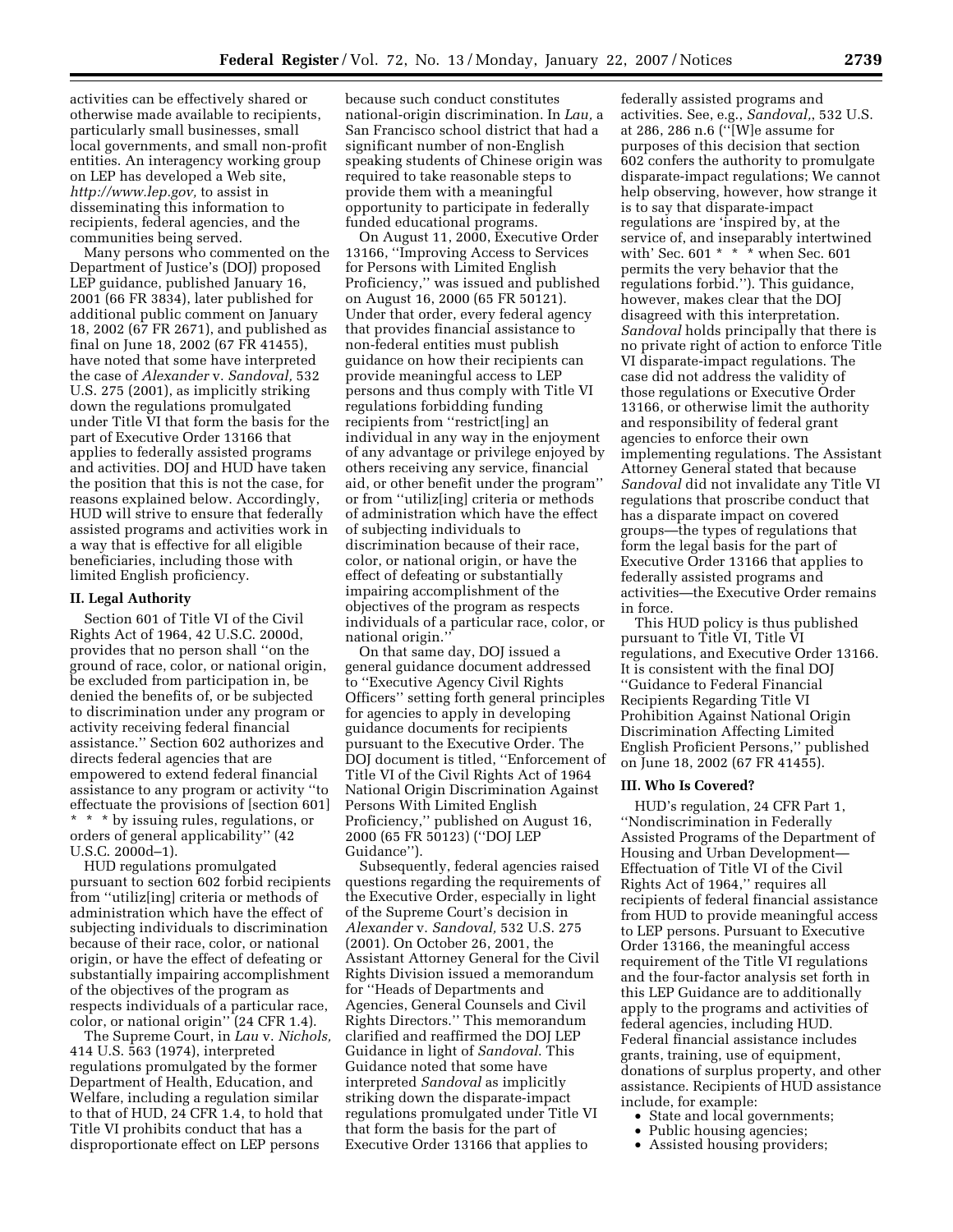• The Fair Housing Initiative Program and the Fair Housing Assistance Program; and

• Other entities receiving funds directly or indirectly from HUD.

Subrecipients and state grant recipients are likewise covered when federal funds are passed to them through the grantee. For example, Entitlement Community Development Block Grant, State Community Development Block Grant, and HOME Investment Partnership Program recipients' subrecipients are covered. Coverage extends to a recipient's entire program or activity, i.e., to all parts of a recipient's operations. This is true even if only one part of the recipient receives federal assistance.

For example, HUD provides assistance to a state government's Department of Community Development, which provides funds to a local government to improve a particular public facility. All of the operations of the entire state Department of Community Development—not just the particular community and/or facility—are covered. However, if a federal agency were to decide to terminate federal funds based on noncompliance with Title VI or its regulations, only funds directed to the particular program or activity that is out of compliance would be terminated (42 U.S.C. 2000d–1). Finally, some recipients operate in jurisdictions in which English has been declared the official language. Nonetheless, these recipients continue to be subject to federal nondiscrimination requirements, including those applicable to the provision of federally assisted services to persons with limited English proficiency.

## **IV. Who Is a Limited English Proficient Individual?**

Persons who do not speak English as their primary language and who have a limited ability to read, write, speak, or understand English can be limited English proficient, or ''LEP,'' and may be entitled to language assistance with respect to a particular type of service, benefit, or encounter. Examples of populations likely to include LEP persons who are encountered and/or served by HUD recipients and should be considered when planning language services include, but are not limited to:

• Persons who are seeking housing assistance from a public housing agency or assisted housing provider or are current tenants in such housing;

• Persons seeking assistance from a state or local government for home rehabilitation;

• Persons who are attempting to file housing discrimination complaints with a local Fair Housing Assistance Program grantee;

• Persons who are seeking supportive services to become first-time homebuyers;

• Persons seeking housing-related social services, training, or any other assistance from HUD recipients; and

• Parents and family members of the above.

# **V. How Does a Recipient Determine the Extent of Its Obligation to Provide LEP Services?**

Recipients are required to take reasonable steps to ensure meaningful access to their programs and activities by LEP persons. While designed to be a flexible and fact-dependent standard, the starting point is an individualized assessment that balances the following four factors: (1) The number or proportion of LEP persons eligible to be served or likely to be encountered by the program or grantee; (2) the frequency with which LEP persons come in contact with the program; (3) the nature and importance of the program, activity, or service provided by the program to people's lives; and (4) the resources available to the grantee/ recipient and costs. As indicated above, the intent of this Guidance is to suggest a balance that ensures meaningful access by LEP persons to critical services while not imposing undue burdens on small business, small local governments, or small nonprofit entities.

After applying the four-factor analysis, a recipient may conclude that different language assistance measures are sufficient for the different types of programs or activities in which it engages. For instance, some of a recipient's activities will be more important than others and/or have greater impact on or contact with LEP persons, and thus may require more in the way of language assistance. The flexibility that recipients have in addressing the needs of the LEP populations they serve does not diminish, and should not be used to minimize, the obligation that those needs be addressed. HUD recipients should apply the following four factors to the various kinds of contacts that they have with the public to assess language needs and decide what reasonable steps they could take to ensure meaningful access for LEP persons.

## *A. The Number or Proportion of LEP Persons Served or Encountered in the Eligible Service Area*

One factor in determining what language services recipients should provide is the number or proportion of LEP persons from a particular language group served or encountered in the eligible service population. The greater the number or proportion of these LEP persons, the more likely language services are needed. Ordinarily, persons ''eligible to be served, or likely to be directly affected, by'' a recipient's program or activity are those who are served or encountered in the eligible service population. This population will be program-specific, and includes persons who are in the geographic area that have been approved by HUD as the recipient's jurisdiction or service area. However, where, for instance, a public housing project serves a large LEP population, the appropriate service area for LEP services is most likely the public housing project neighborhood, and not the entire population served by the PHA. Where no service area has previously been approved, the relevant service area may be that which is approved by state or local authorities or designated by the recipient itself, provided that these designations do not themselves discriminatorily exclude certain populations. Appendix A provides examples to assist in determining the relevant service area. When considering the number or proportion of LEP persons in a service area, recipients should consider LEP parent(s) when their English-proficient or LEP minor children and dependents encounter the recipient.

Recipients should first examine their prior experiences with LEP encounters and determine the breadth and scope of language services that were needed. In conducting this analysis, it is important to include language minority populations that are eligible for their programs or activities but may be underserved because of existing language barriers. Other data could be consulted to refine or validate a recipient's prior experience, including the latest census data for the area served, data from school systems and from community organizations, and data from state and local governments. The focus of the analysis is on lack of English proficiency, not the ability to speak more than one language. Note that demographic data may indicate the most frequently spoken languages other than English and the percentage of people who speak that language and who speak or understand English less than well. Some of the most commonly spoken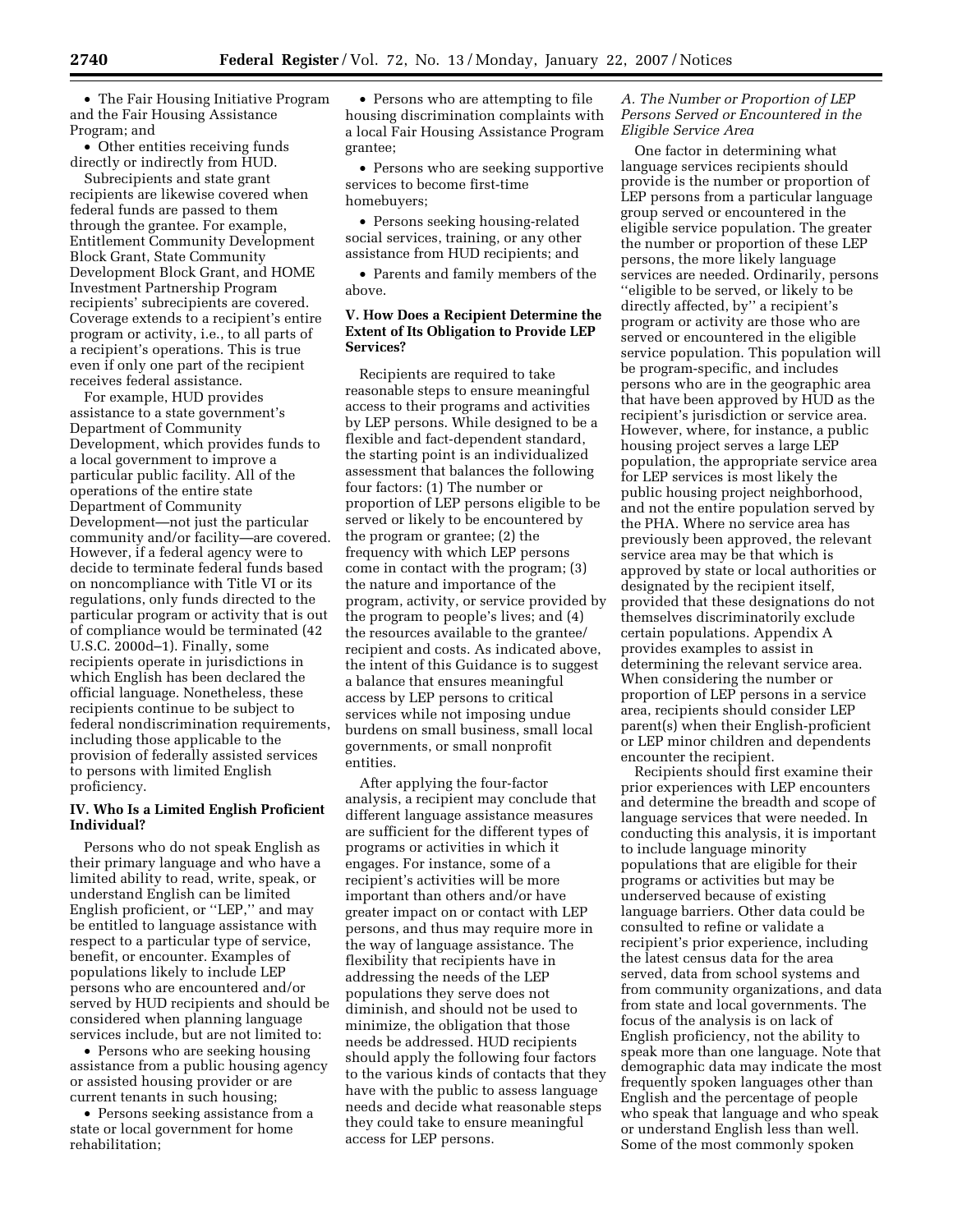languages other than English may be spoken by people who are also overwhelmingly proficient in English. Thus, they may not be the languages spoken most frequently by limited English proficiency persons. When using demographic data, it is important to focus in on the languages spoken by those who are not proficient in English. Community agencies, school systems, grassroots and faith-based organizations, legal aid entities, and others can often assist in identifying populations for whom outreach is needed and who would benefit from the recipients' programs and activities if language services were provided.

## *B. The Frequency With Which LEP Individuals Come in Contact With the Program*

Recipients should assess, as accurately as possible, the frequency with which they have or should have contact with an LEP individual from different language groups seeking assistance. The more frequent the contact with a particular language group, the more likely the need for enhanced language services in that language. The steps that are reasonable for a recipient that serves an LEP person on a one-time basis will be very different than those expected from a recipient that serves LEP persons daily. It is also advisable to consider the frequency of different types of language contacts. For example, frequent contacts with Spanish-speaking people who are LEP may require extensive assistance in Spanish. Less frequent contact with different language groups may suggest a different and less intensified solution. If an LEP individual accesses a program or service on a daily basis, a recipient has greater duties than if the same individual's program or activity contact is unpredictable or infrequent. But even recipients that serve LEP persons on an unpredictable or infrequent basis should use this balancing analysis to determine what to do if an LEP individual seeks services under the program in question. This plan need not be intricate. It may be as simple as being prepared to use one of the commercially available telephonic interpretation services to obtain immediate interpreter services. In applying this standard, recipients should consider whether appropriate outreach to LEP persons could increase the frequency of contact with LEP language groups.

## *C. The Nature and Importance of the Program, Activity, or Service Provided by the Program*

The more important the activity, information, service, or program, or the

greater the possible consequences of the contact to the LEP persons, the more likely the need for language services. The obligations to communicate rights to a person who is being evicted differ, for example, from those to provide recreational programming. A recipient needs to determine whether denial or delay of access to services or information could have serious or even life-threatening implications for the LEP individual. Decisions by HUD, another Federal, State, or local entity, or the recipient to make a specific activity compulsory in order to participate in the program, such as filling out particular forms, participating in administrative hearings, or other activities, can serve as strong evidence of the program's importance.

## *D. The Resources Available to the Recipient and Costs*

A recipient's level of resources and the costs that would be imposed on it may have an impact on the nature of the steps it should take. Smaller recipients with more limited budgets are not expected to provide the same level of language services as larger recipients with larger budgets. In addition, ''reasonable steps'' may cease to be reasonable where the costs imposed substantially exceed the benefits.

Resource and cost issues, however, can often be reduced by technological advances; sharing of language assistance materials and services among and between recipients, advocacy groups, and federal grant agencies; and reasonable business practices. Where appropriate, training bilingual staff to act as interpreters and translators, information sharing through industry groups, telephonic and video conferencing interpretation services, pooling resources and standardizing documents to reduce translation needs, using qualified translators and interpreters to ensure that documents need not be ''fixed'' later and that inaccurate interpretations do not cause delay or other costs, centralizing interpreter and translator services to achieve economies of scale, or the formalized use of qualified community volunteers, for example, may help reduce costs. Recipients should carefully explore the most cost-effective means of delivering competent and accurate language services before limiting services due to resource concerns. Small recipients with limited resources may find that entering into a bulk telephonic interpretation service contract will prove cost effective. Large entities and those entities serving a significant number or proportion of LEP persons should ensure that their

resource limitations are wellsubstantiated before using this factor as a reason to limit language assistance. Such recipients may find it useful to articulate, through documentation or in some other reasonable manner, their process for determining that language services would be limited based on resources or costs.

This four-factor analysis necessarily implicates the ''mix'' of LEP services the recipient will provide. Recipients have two main ways to provide language services: Oral interpretation in person or via telephone interpretation service (hereinafter ''interpretation'') and through written translation (hereinafter ''translation''). Oral interpretation can range from on-site interpreters for critical services provided to a high volume of LEP persons through commercially available telephonic interpretation services. Written translation, likewise, can range from translation of an entire document to translation of a short description of the document. In some cases, language services should be made available on an expedited basis, while in others the LEP individual may be referred to another office of the recipient for language assistance.

The correct mix should be based on what is both necessary and reasonable in light of the four-factor analysis. For instance, a public housing provider in a largely Hispanic neighborhood may need immediate oral interpreters available and should give serious consideration to hiring some bilingual staff. (Of course, many have already made such arrangements.) By contrast, there may be circumstances where the importance and nature of the activity and number or proportion and frequency of contact with LEP persons may be low and the costs and resources needed to provide language services may be high—such as in the case of a voluntary public tour of a recreational facility—in which pre-arranged language services for the particular service may not be necessary. Regardless of the type of language service provided, quality and accuracy of those services can be critical in order to avoid serious consequences to the LEP person and to the recipient. Recipients have substantial flexibility in determining the appropriate mix.

## **VI. Selecting Language Assistance Services**

Recipients have two main ways to provide language services: oral and written language services. Quality and accuracy of the language service is critical in order to avoid serious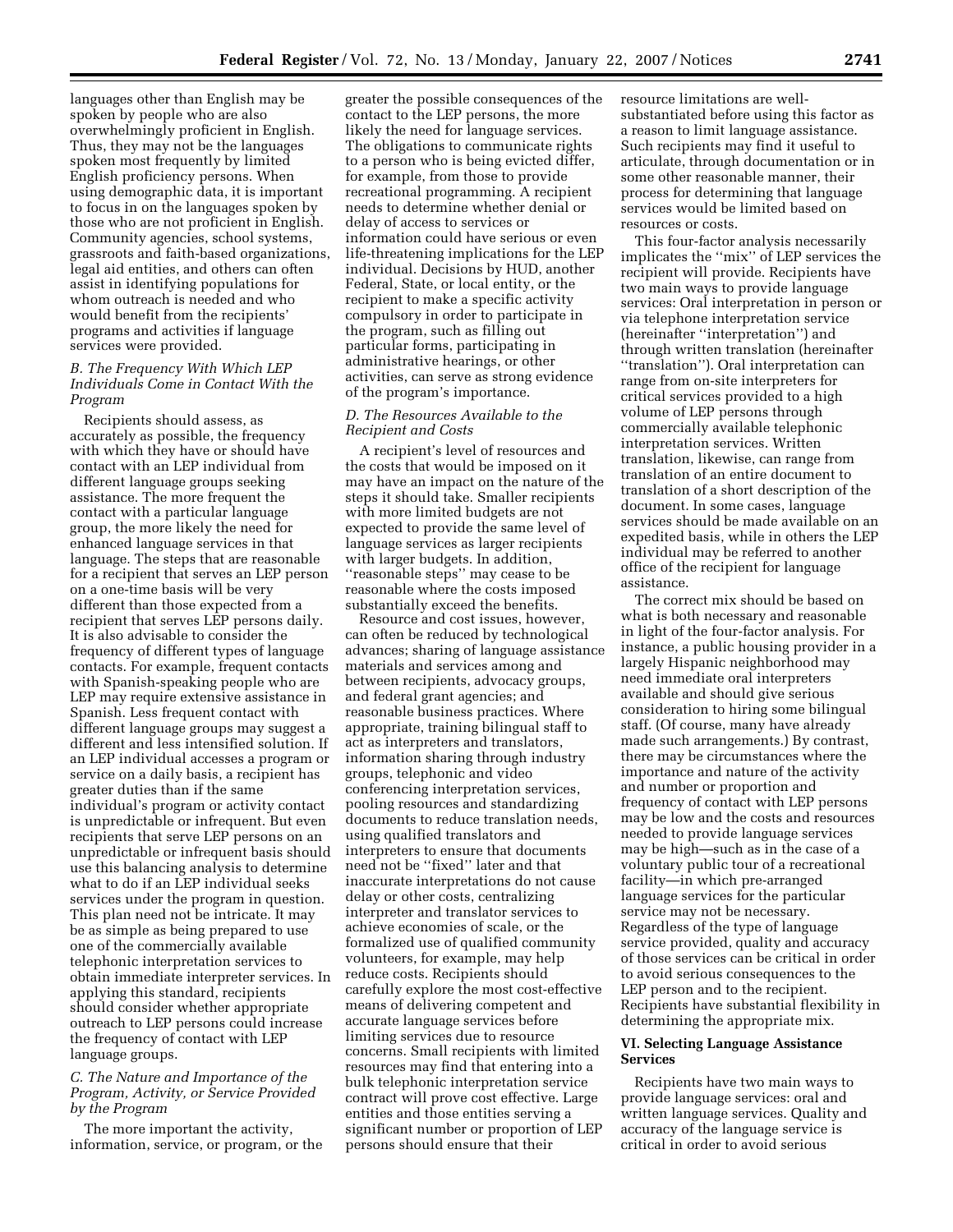consequences to the LEP person and to the recipient.

## *A. Oral Language Services (Interpretation)*

Interpretation is the act of listening to something in one language (source language) and orally translating it into another (target language). Where interpretation is needed and is a reasonable service to provide, recipients should consider some or all of the following options for providing competent interpreters in a timely manner:

### 1. Competence of Interpreters

When providing oral assistance, recipients are expected to ensure competency of the language service provider, no matter which of the strategies outlined below are used. Competency requires more than selfidentification as bilingual. Some bilingual staff and community volunteers, for instance, may be able to communicate effectively in a different language when communicating information directly in that language, but not be competent to interpret in and out of English. Likewise, they may not be able to do written translations. Formal certification as an interpreter is not necessary, although it would serve as documentation of competency to interpret. When using interpreters, recipients are expected to ensure that they:

• Demonstrate proficiency in and ability to communicate information accurately in both English and in the other language and identify and employ the appropriate mode of interpreting (e.g., consecutive, simultaneous, summarization, or sight translation);

• Have knowledge in both languages of any specialized terms or concepts peculiar to the entity's program or activity and of any particularized vocabulary and phraseology used by the LEP person; and understand and follow confidentiality and impartiality rules to the same extent the recipient employee for whom they are interpreting and/or to the extent their position requires. Many languages have ''regionalisms,'' or differences in usage. For instance, a word that may be understood to mean something in Spanish for someone from Cuba may not be so understood by someone from Mexico. In addition, there may be languages that do not have an appropriate direct interpretation of some courtroom or legal terms. The interpreter should be so aware and be able to provide the most appropriate interpretation. The interpreter should make the recipient aware of the issue when it arises and then work to develop

a consistent and appropriate set of descriptions of these terms so that the terms can be used again, when appropriate; and

• Understand and adhere to their role as interpreters without deviating into a role as counselor, legal advisor, or other roles (particularly in court, administrative hearings, or law enforcement contexts).

Some recipients may have additional self-imposed requirements for interpreters. Where individual rights depend on precise, complete, and accurate interpretation or translations, the use of certified interpreters is strongly encouraged. For the many languages in which no formal certification assessments currently exist, other qualifications should be considered, such as whether the person has been deemed otherwise qualified by a state or federal court, level of experience and participation in professional trainings and activities, demonstrated knowledge of interpreter ethics, etc. Where such proceedings are lengthy, the interpreter will likely need breaks. Therefore, team interpreting may be appropriate to ensure accuracy and to prevent errors caused by mental fatigue of interpreters and to allow for breaks.

While quality and accuracy of language services is critical, it should be evaluated as part of the appropriate mix of LEP services. The quality and accuracy of language services in an abused woman's shelter, for example, should be extraordinarily high, while the quality and accuracy of language services in a recreational program generally need not meet such exacting standards.

Finally, when interpretation is needed and is reasonable, it should be provided in a timely manner. To be meaningfully effective, language assistance should be timely. While there is no single definition for ''timely'' applicable to all types of interactions at all times by all types of recipients, one clear guide is that the language assistance should be provided at a time and place that avoids the effective denial of the service, benefit, or right at issue or the imposition of an undue burden on or delay in important rights, benefits, or services to the LEP person. For example, when the timeliness of services is important, such as certain activities of HUD recipients in providing housing, health, and safety services, and when important legal rights are at issue, a recipient would likely not be providing meaningful access if it had one bilingual staff person available one day a week to provide the service. Such conduct would likely result in delays for LEP persons that would be significantly

greater than those for English-proficient persons. Conversely, where access to or exercise of a service, benefit, or right is not effectively precluded by a reasonable delay, language assistance can be delayed for a reasonable period.

#### *2. Hiring Bilingual Staff*

When particular languages are encountered often, hiring bilingual staff offers one of the best, and often most economical, options. Recipients can, for example, fill public contact positions, such as persons who take public housing or Section 8 applications, with staff who are bilingual and competent to communicate directly with LEP persons in the LEP persons' own language. If bilingual staff is also used to interpret between English speakers and LEP persons, or to orally interpret written documents from English into another language, they should be competent in the skill of interpreting. Being bilingual does not necessarily mean that a person has the ability to interpret. In addition, there may be times when the role of the bilingual employee may conflict with the role of an interpreter (for instance, a bilingual intake specialist would probably not be able to perform effectively the role of an administrative hearing interpreter and intake specialist at the same time, even if the intake specialist were a qualified interpreter). Effective management strategies, including any appropriate adjustments in assignments and protocols for using bilingual staff, can ensure that bilingual staff is fully and appropriately utilized. When bilingual staff cannot meet all of the language service obligations of the recipient, the recipient would turn to other options.

### 3. Hiring Staff Interpreters

Hiring interpreters may be most helpful where there is a frequent need for interpreting services in one or more languages. Depending on the facts, sometimes it may be necessary and reasonable to provide on-site interpreters to provide accurate and meaningful communication with an LEP person.

# 4. Contracting for Interpreters

Contract interpreters may be a costeffective option when there is no regular need for a particular language skill. In addition to commercial and other private providers, many communitybased organizations and mutual assistance associations provide interpretation services for particular languages. Contracting with and providing training regarding the recipient's programs and processes to these organizations can be a cost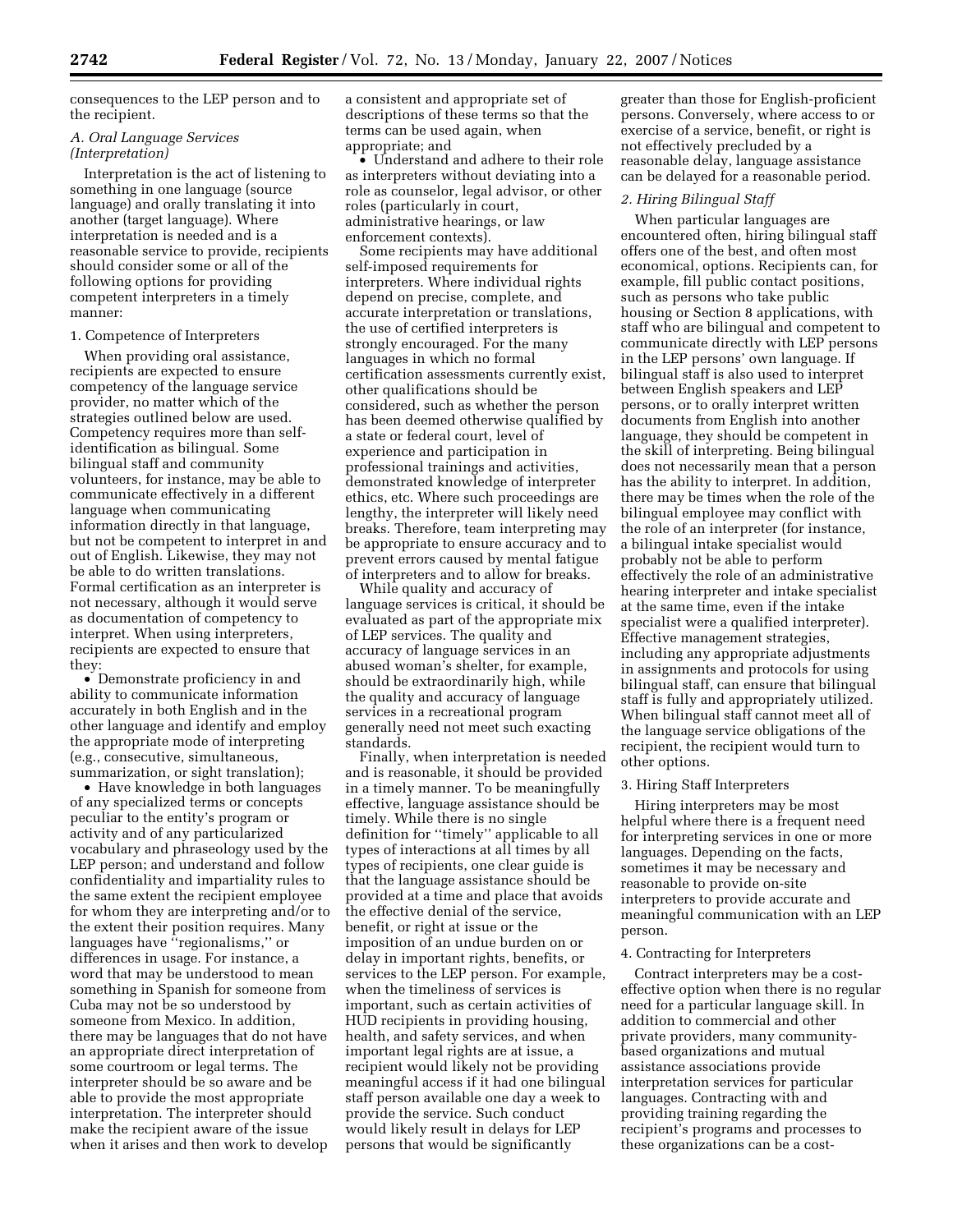effective option for providing language services to LEP persons from those language groups.

#### 5. Using Telephone Interpreter Line

Telephone interpreter service lines often offer speedy interpreting assistance in many different languages. They may be particularly appropriate where the mode of communicating with an English-proficient person would also be over the phone. Although telephonic interpretation services are useful in many situations, it is important to ensure that, when using such services, the interpreters used are competent to interpret any technical or legal terms specific to a particular program that may be important parts of the conversation. Nuances in language and non-verbal communication can often assist an interpreter and cannot be recognized over the phone. Video teleconferencing may sometimes help to resolve this issue where necessary. In addition, where documents are being discussed, it is important to give telephonic interpreters adequate opportunity to review the document prior to the discussion, and any logistical problems should be addressed.

### 6. Using Community Volunteers

In addition to consideration of bilingual staff, staff interpreters, or contract interpreters (either in-person or by telephone) as options to ensure meaningful access by LEP persons, use of recipient-coordinated community volunteers, working with, for instance, community-based organizations, may be a cost-effective way of providing supplemental language assistance under appropriate circumstances. They may be particularly useful in providing language access for a recipient's less critical programs and activities. To the extent the recipient relies on community volunteers, it is often best to use volunteers who are trained in the information or services of the program and can communicate directly with LEP persons in their language. Just as with all interpreters, community volunteers used to interpret between English speakers and LEP persons, or to orally translate documents, should be competent in the skill of interpreting and knowledgeable about applicable confidentiality and impartiality rules. Recipients should consider formal arrangements with community-based organizations that provide volunteers to address these concerns and to help ensure that services are available more regularly.

7. Use of Family Members or Friends as Interpreters

Although recipients should not plan to rely on an LEP person's family members, friends, or other informal interpreters to provide meaningful access to important programs and activities, where LEP persons so desire, they should be permitted to use, at their own expense, an interpreter of their own choosing (whether a professional interpreter, family member, friend) in place of or as a supplement to the free language services expressly offered by the recipient. LEP persons may feel more comfortable when a trusted family member or friend acts as an interpreter. In addition, in exigent circumstances that are not reasonably foreseeable, temporary use of interpreters not provided by the recipient may be necessary. However, with proper planning and implementation, recipients should be able to avoid most such situations.

Recipients should take special care to ensure that family, legal guardians, caretakers, and other informal interpreters are appropriate in light of the circumstances and subject matter of the program, service, or activity, including protection of the recipient's own administrative or enforcement interest in accurate interpretation. In many circumstances, family members (especially children) or friends are not competent to provide quality and accurate interpretations. Confidentiality, privacy, or conflict-of-interest issues may also arise. LEP persons may feel uncomfortable revealing or describing sensitive, confidential, or potentially embarrassing medical, law enforcement (e.g., sexual or violent assaults), family, or financial information to a family member, friend, or member of the local community. For example, special circumstances may raise additional serious concerns regarding the voluntary nature, conflicts of interest, and privacy issues surrounding the use of family members and friends as interpreters, particularly where an important right, benefit, service, disciplinary concern, or access to personal or law enforcement information is at stake. In addition to ensuring competency and accuracy of the interpretation, recipients should take these special circumstances into account when determining whether a beneficiary makes a knowing and voluntary choice to use another family member or friend as an interpreter. Furthermore, such informal interpreters may have a personal connection to the LEP person or an undisclosed conflict of interest, such as the desire to protect

themselves or another perpetrator in a domestic violence or other criminal matter. For these reasons, when oral language services are necessary, recipients would generally offer competent interpreter services free of cost to the LEP person. For HUDrecipient programs and activities, this is particularly true in a courtroom or administrative hearing or in situations in which health, safety, or access to important housing benefits and services are at stake; or when credibility and accuracy are important to protect an individual's rights and access to important services.

An example of such a case is when a property manager/or PHA security personnel or local police respond to a domestic disturbance. In such a case, use of family members or neighbors to interpret for the alleged victim, perpetrator, or witnesses may raise serious issues of competency, confidentiality, and conflict of interest and is thus inappropriate. While issues of competency, confidentiality, and conflict of interest in the use of family members (especially children) or friends, often make their use inappropriate, the use of these individuals as interpreters may be an appropriate option where proper application of the four factors would lead to a conclusion that recipientprovided services are not necessary. An example of this is a voluntary public tour of a community recreational facility built with CDBG funds. There, the importance and nature of the activity may be relatively low and unlikely to implicate issues of confidentiality, conflict of interest, or the need for accuracy. In addition, the resources needed and costs of providing language services may be high. In such a setting, an LEP person's use of family, friends, or others may be appropriate.

If the LEP person chooses to provide his or her own interpreter, a recipient should consider whether a record of that choice and of the recipient's offer of assistance is appropriate. Where precise, complete, and accurate interpretations or translations of information and/or testimony are critical for legal reasons, or where the competency of the LEP person's interpreter is not established, a recipient might decide to provide its own, independent interpreter, even if an LEP person wants to use his or her own interpreter as well. While the LEP person's decision should be respected, there may be additional issues of competency, confidentiality, or conflict of interest when the choice involves using children as interpreters. Extra caution should be exercised when the LEP person chooses to use a minor. The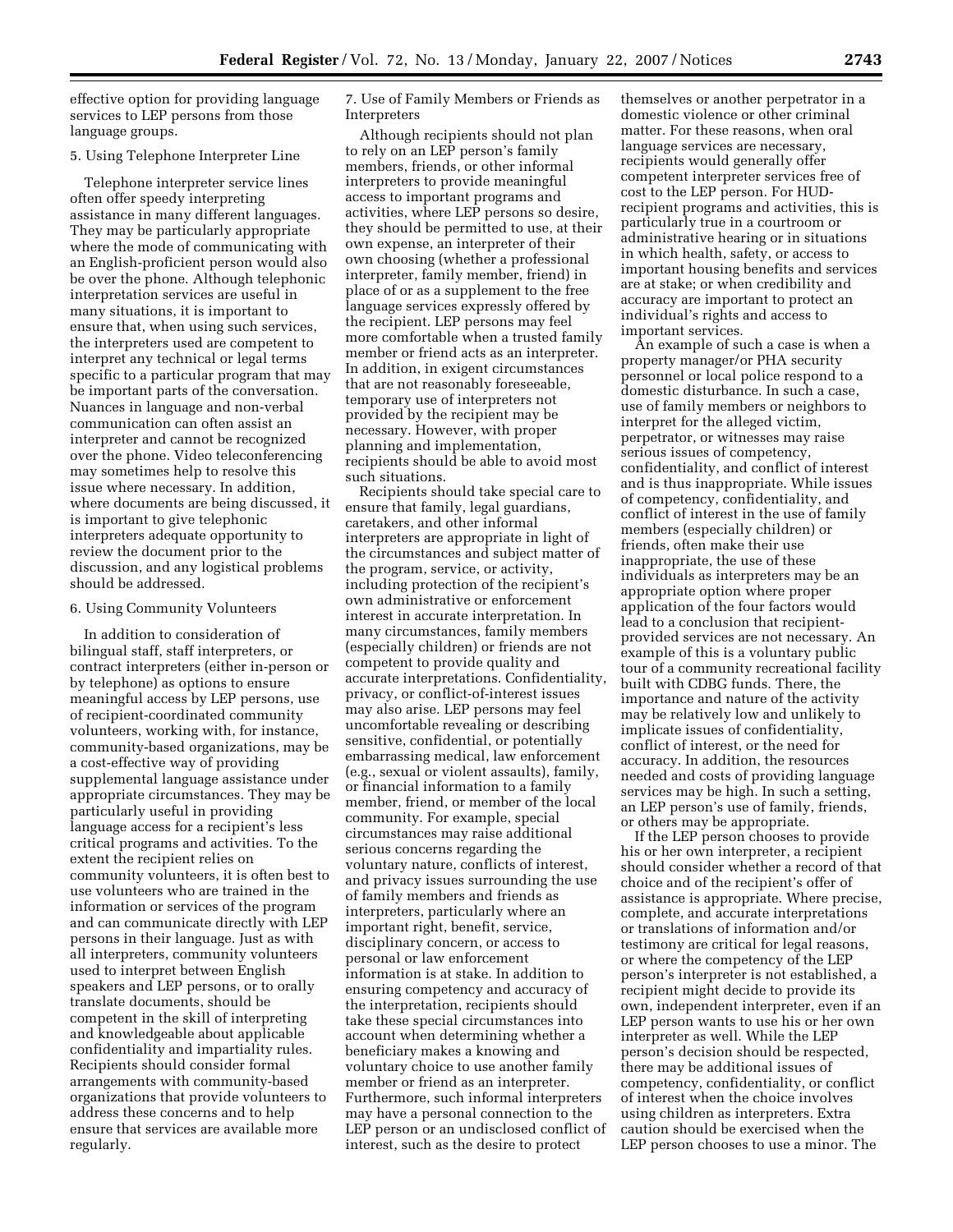recipient should take care to ensure that the LEP person's choice is voluntary, that the LEP person is aware of the possible problems if the preferred interpreter is a minor child, and that the LEP person knows that the recipient could provide a competent interpreter at no cost to the LEP person.

### *B. Written Language Services (Translation)*

Translation is the replacement of a written text from one language (source language) into an equivalent written text in the target language. It should be kept in mind that because many LEP persons may not be able to read their native languages, back-up availability of oral interpretation is always advantageous.

### 1. What Documents Should be Translated?

After applying the four-factor analysis, a recipient may determine that an effective LAP for its particular program or activity includes the translation of vital, or generic widely used written materials into the language of each frequently encountered LEP group eligible to be served and/or likely to be affected by the recipient's program. Such written materials could include, for example:

• Consent and complaint forms;

• Intake forms with the potential for important consequences;

• Written notices of rights, denial, loss, or decreases in benefits or services, and other hearings;

• Notices of eviction;

• Notices advising LEP persons of free language assistance;

• Notices of public hearings, especially those that meet Community Planning and Development's citizen participation requirements;

• Leases and tenant rules; and/or

• Applications to participate in a recipient's program or activity or to receive recipient benefits or services.

Whether or not a document (or the information it solicits) is ''vital'' may depend upon the importance of the program, information, encounter, or service involved, and the consequence to the LEP person if the information in question is not provided accurately or in a timely manner. For instance, applications for recreational activities would not generally be considered vital documents, relative to applications for housing. Where appropriate, recipients are encouraged to create a plan for consistently determining, over time and across its various activities, what documents are ''vital'' to the meaningful access of the LEP populations they serve.

Classifying a document as vital or non-vital is sometimes difficult, especially in the case of outreach materials such as brochures or other information on rights and services. Awareness of rights or services is an important part of ''meaningful access.'' Lack of awareness that a particular program, right, or service exists may effectively deny LEP persons meaningful access. Thus, where a recipient is engaged in community outreach activities in furtherance of its activities, it would regularly assess the needs of the populations frequently encountered or affected by the program or activity to determine whether certain critical outreach materials should be translated. Community organizations may be helpful in determining what outreach materials may be most helpful to translate. In addition, the recipient should consider whether translations of outreach material may be made more effective when done in tandem with other outreach methods, including utilizing the ethnic media, schools, grassroots and faith-based organizations, and community organizations to spread a message.

Sometimes a document includes both vital and non-vital information. This may be the case when the document is very large. It may also be the case when the title and a phone number for obtaining more information on the contents of the document in frequently encountered languages other than English is critical, but the document is sent out to the general public and cannot reasonably be translated into many languages. Thus, vital information may include, for instance, the provision of information in appropriate languages other than English regarding where a LEP person might obtain an interpretation or translation of the document.

2. Into What Languages Should Documents be Translated?

The languages spoken by the LEP persons with whom the recipient has contact determine the languages into which vital documents should be translated. A distinction should be made, however, between languages that are frequently encountered by a recipient and those less commonly encountered. Many recipients serve communities in large cities or across the country. They regularly serve LEP persons speaking dozens and sometimes more than 100 different languages. To translate all written materials into all those languages is unrealistic. Although recent technological advances have made it easier for recipients to store and share translated documents, such an

undertaking would incur substantial costs and require substantial resources. Nevertheless, well-substantiated claims of lack of resources to translate all vital documents into dozens of languages do not necessarily relieve the recipient of the obligation to translate those documents into at least several of the more frequently encountered languages and to set benchmarks for continued translations into the remaining languages over time. As a result, the extent of the recipient's obligation to provide written translations of documents should be determined by the recipient on a case-by-case basis, looking at the totality of the circumstances in light of the four-factor analysis. Because translation is a onetime expense, consideration should be given to whether the upfront cost of translating a document (as opposed to oral interpretation) should be amortized over the likely lifespan of the document when applying this four-factor analysis.

### 3. Safe Harbor

Many recipients would like to ensure with greater certainty that they comply with their obligations to provide written translations in languages other than English. Paragraphs (a) and (b) below outline the circumstances that can provide a ''safe harbor'' for recipients regarding the requirements for translation of written materials. A ''safe harbor'' means that if a recipient provides written translations under these circumstances, such action will be considered strong evidence of compliance with the recipient's writtentranslation obligations. The failure to provide written translations under the circumstances outlined in paragraphs (a) and (b) does not mean there is noncompliance. Rather, the circumstances provide a common starting point for recipients to consider the importance of the service, benefit, or activity involved; the nature of the information sought; and whether the number or proportion of LEP persons served call for written translations of commonly used forms into frequently encountered languages other than English. Thus, these paragraphs merely provide a guide for recipients that would like greater certainty of compliance than can be provided by a fact-intensive, four-factor analysis.

For example, even if the safe harbors are not used, should written translation of a certain document(s) be so burdensome as to defeat the legitimate objectives of its program, translation of the written materials is not necessary. Other ways of providing meaningful access, such as effective oral interpretation of vital documents, might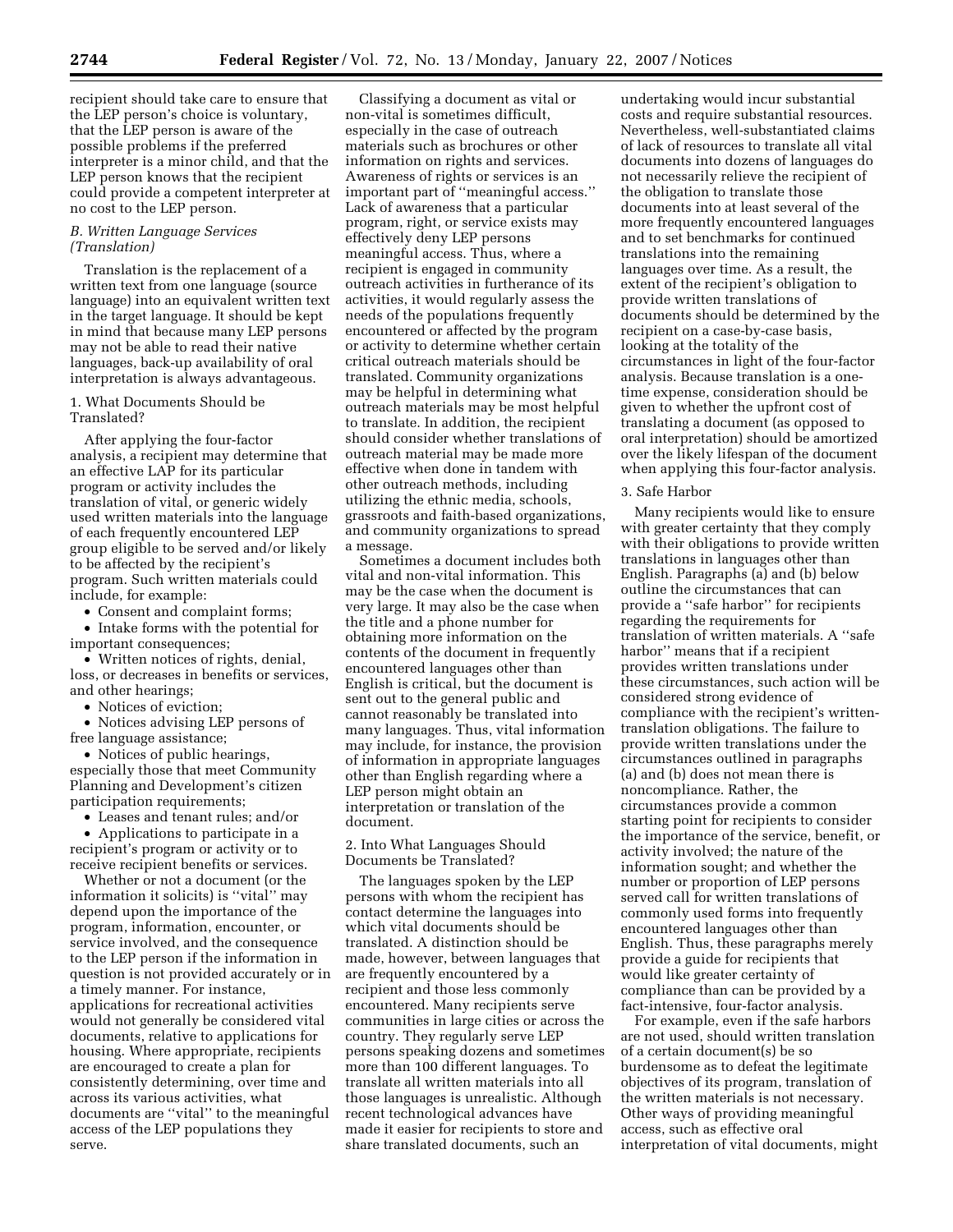be acceptable under such circumstances.

The following actions will be considered strong evidence of compliance with the recipient's writtentranslation obligations:

(a) The HUD recipient provides written translations of vital documents for each eligible LEP language group that constitutes 5 percent or 1,000, whichever is less, of the population of persons eligible to be served or likely to be affected or encountered. Translation of other documents, if needed, can be provided orally; or

(b) If there are fewer than 50 persons in a language group that reaches the 5 percent trigger in (a), the recipient does not translate vital written materials but instead provides written notice in the primary language of the LEP language group of the right to receive competent oral interpretation of those written materials, free of cost.

These ''safe harbor'' provisions apply to the translation of written documents only. They do not affect the requirement to provide meaningful access to LEP persons through competent oral interpreters where oral language services are needed and are reasonable. For example, housing facilities should, where appropriate, ensure that leases have been explained to LEP residents, at intake meetings, for instance, prior to taking adverse action against such persons.

## 4. Competence of Translators

As with oral interpreters, all attempts should be made to ensure that translators of written documents are competent. Many of the same considerations apply. However, the skill of translating is very different from the skill of interpreting, and a person who is a competent interpreter may or may not be competent to translate.

Particularly where legal or other vital documents are being translated, competence can often be achieved by use of certified translators. Certification or accreditation may not always be possible or necessary. For those languages in which no formal accreditation currently exists, a particular level of membership in a professional translation association can provide some indicator of professionalism. Having a second, independent translator ''check'' the work of the primary translator can often ensure competence. Alternatively, one translator can translate the document, and a second, independent translator could translate it back into English to check that the appropriate meaning has been conveyed. This is called ''back translation.''

Translators should understand the expected reading level of the audience and, where appropriate, have fundamental knowledge about the target language group's vocabulary and phraseology. Sometimes, direct translation of materials results in a translation that is written at a much more difficult level than the English language version or has no relevant equivalent meaning. For instance, there may be languages that do not have an appropriate direct translation of some English language terms. In such cases, the translator should be able to provide an appropriate alternative. The translator should likely also make the recipient aware of this. Recipients can then work with translators to develop a consistent and appropriate set of descriptions of these terms in that language that can be used again, when appropriate. Recipients will find it more effective and less costly if they try to maintain consistency in the words and phrases used to translate terms of art, and legal or other technical concepts. Creating or using already created glossaries of commonly used terms may be useful for LEP persons and translators and cost-effective for the recipient. Providing translators with examples of previous translations of similar material by the recipient, other recipients, or federal agencies may be helpful. Community organizations may be able to help consider whether a document is written at an appropriate level for the audience. Likewise, consistency in the words and phrases used to translate terms of art, legal, or other technical concepts will help avoid confusion by LEP persons and may reduce costs.

While quality and accuracy of translation services is critical, they are part of the appropriate mix of LEP services. For instance, documents that are simple and have no legal or other consequence for LEP persons who rely on them may require translators that are less skilled than important documents with legal or other information upon which reliance has important consequences (including, for example, information or documents of HUD recipients regarding safety issues and certain legal rights or programmatic or other obligations). The permanent nature of written translations, however, imposes additional responsibility on the recipient to ensure that the quality and accuracy permit meaningful access by LEP persons.

## **VII. Elements of an Effective LAP**

After completing the four-factor analysis and deciding what language assistance services are appropriate, a recipient would develop an implementation plan to address the identified needs of the LEP populations they serve. Recipients have flexibility in developing this plan. The development and maintenance of a periodically updated written plan on language assistance for LEP persons, or a LAP for use by recipient employees serving the public will likely be the most appropriate and cost-effective means of documenting compliance and providing a framework for the provision of timely and reasonable language assistance. Moreover, such written plans would likely provide additional benefits to a recipient's managers in the areas of training, administration, planning, and budgeting. These benefits should lead most recipients to document in a written LAP their language assistance services, and how staff and LEP persons can access those services. Despite these benefits, certain HUD recipients, such as recipients serving very few LEP persons and recipients with very limited resources, may choose not to develop a written LAP. However, the absence of a written LAP does not obviate the underlying obligation to ensure meaningful access by LEP persons to a recipient's program or activities. Accordingly, in the event that a recipient elects not to develop a written plan, it should consider alternative ways to articulate, in some other reasonable manner, a plan for providing meaningful access. Entities having significant contact with LEP persons, such as schools, grassroots and faithbased organizations, community groups, and groups working with new immigrants can be very helpful in providing important input into this planning process from the beginning.

The following five steps may be helpful in designing an LAP and are typically part of effective implementation plans.

## *A. Identifying LEP Individuals Who Need Language Assistance*

The first two factors in the four-factor analysis require an assessment of the number or proportion of LEP individuals eligible to be served or encountered and the frequency of encounters. This requires recipients to identify LEP persons with whom they have contact. One way to determine the language of communication is to use language identification cards (or ''I speak cards''), which invite LEP persons to identify their language needs to staff. Such cards, for instance, might say, ''I speak Spanish'' in both Spanish and English, and ''I speak Vietnamese'' in both English and Vietnamese. To reduce costs of compliance, the federal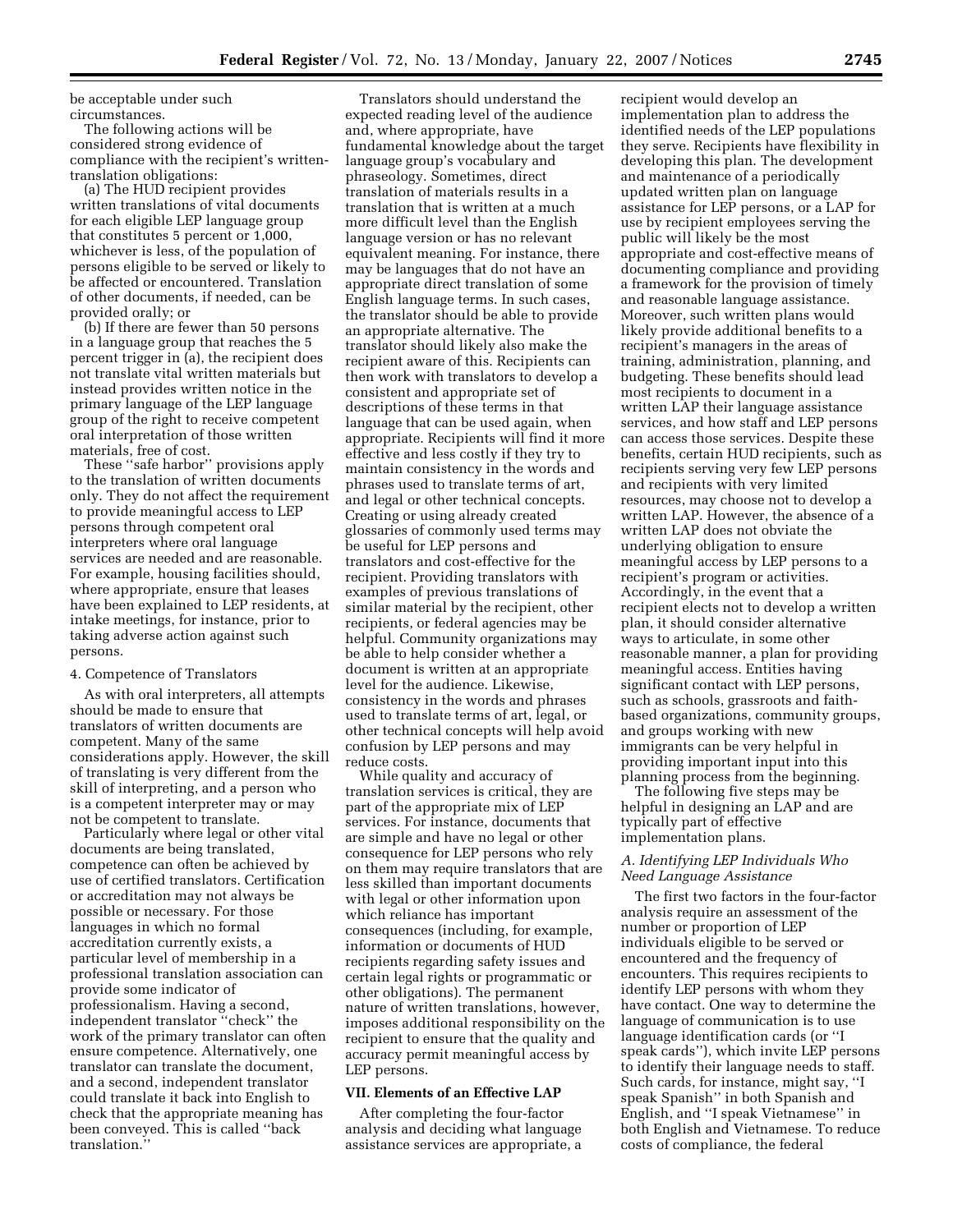government has made a set of these cards available on the Internet. The Census Bureau ''I speak card'' can be found and downloaded at *http:// www.usdoj.gov/crt/cor/13166.htm.*  When records are normally kept of past interactions with members of the public, the language of the LEP person can be included as part of the record. In addition to helping employees identify the language of LEP persons they encounter, this process will help in future applications of the first two factors of the four-factor analysis. In addition, posting notices in commonly encountered languages notifying LEP persons of language assistance will encourage them to self-identify.

#### *B. Language Assistance Measures*

An effective Language Assistance Plan (LAP) would likely include information about the ways in which language assistance will be provided. For instance, recipients may want to include information on at least the following:

• Types of language services available;

• How staff can obtain those services;

• How to respond to LEP callers;

• How to respond to written communications from LEP persons;

• How to respond to LEP persons who have in-person contact with recipient staff; and

• How to ensure competency of interpreters and translation services.

#### *C. Training Staff*

Staff should know their obligations to provide meaningful access to information and services for LEP persons. An effective LAP would likely include training to ensure that:

• Staff knows about LEP policies and procedures; and

• Staff having contact with the public is trained to work effectively with inperson and telephone interpreters.

Recipients may want to include this training as part of the orientation for new employees. It is important to ensure that all employees in public contact positions (or having contact with those in a recipient's custody) are properly trained. Recipients have flexibility in deciding the manner in which the training is provided. The more frequent the contact with LEP persons, the greater the need will be for in-depth training. Staff with little or no contact with LEP persons may only have to be aware of a Language Action Plan. However, management staff, even if they do not interact regularly with LEP persons, should be fully aware of and understand the plan so they can reinforce its importance and ensure its implementation.

### *D. Providing Notice to LEP Persons*

Once an agency has decided, based on the four factors, that it will provide language services, it is important for the recipient to let LEP persons know that those services are available and that they are free of charge. Recipients should provide this notice in a language that LEP persons will understand. Examples of notification that recipients should consider include:

• Posting signs in common areas, offices, and anywhere applications are taken. When language assistance is needed to ensure meaningful access to information and services, it is important to provide notice in appropriate languages in initial points of contact so that LEP persons can learn how to access those language services. This is particularly true in geographic areas with high volumes of LEP persons seeking access to the recipient's major programs and activities. For instance, signs in offices where applications are taken could state that free language assistance is available. The signs should be translated into the most common languages encountered. They should explain how to get the language help. The Social Security Administration has made such signs available at *http:// www.ssa.gov/multilanguage/ langlist1.htm.* These signs could, for example, be modified for recipient use;

• Stating in outreach documents that language services are available from the recipient. Announcements could be in, for instance, brochures, booklets, and in outreach and recruitment information. These statements should be translated into the most common languages and could be ''tagged'' onto the front of common documents;

• Working with grassroots and faithbased community organizations and other stakeholders to inform LEP individuals of the recipients' services, including the availability of language assistance services;

• Using a telephone voice mail menu. The menu could be in the most common languages encountered. It should provide information about available language assistance services and how to get them;

• Including notices in local newspapers in languages other than English;

• Providing notices on non-Englishlanguage radio and television stations about the available language assistance services and how to get them; and

• Presentations and/or notices at schools and grassroots and faith-based organizations.

## *E. Monitoring and Updating the LAP*

Recipients should, where appropriate, have a process for determining, on an ongoing basis, whether new documents, programs, services, and activities need to be made accessible for LEP persons, and recipients may want to provide notice of any changes in services to the LEP public and to employees. In addition, recipients should consider whether changes in demographics, types of services, or other needs require annual reevaluation of their LAP. Less frequent reevaluation may be more appropriate where demographics, services, and needs are more static. One good way to evaluate the LAP is to seek feedback from members of the community that the plan serves.

In their reviews, recipients may want to consider assessing changes in:

• Current LEP populations in the housing jurisdiction geographic area or population affected or encountered;

• Frequency of encounters with LEP language groups;

• The nature and importance of activities to LEP persons;

• The availability of resources, including technological advances and sources of additional resources, and the costs imposed;

• Whether existing assistance is meeting the needs of LEP persons;

• Whether staff knows and understands the LAP and how to implement it; and

• Whether identified sources for

assistance are still available and viable. In addition to these elements,

effective plans set clear goals, make management accountable, and provide opportunities for community input and planning throughout the process.

### **VIII. Voluntary Compliance Effort**

The goal for Title VI and Title VI regulatory enforcement is to achieve voluntary compliance. The requirement to provide meaningful access to LEP persons is enforced and implemented by HUD through the procedures identified in the Title VI regulations. These procedures include complaint investigations, compliance reviews, efforts to secure voluntary compliance, and technical assistance.

The Title VI regulations provide that HUD will investigate whenever it receives a complaint, report, or other information that alleges or indicates possible noncompliance with Title VI or its regulations. The Office of Fair Housing and Equal Opportunity (FHEO) is responsible for conducting the investigation to ensure that federal program recipients are in compliance with civil rights-related program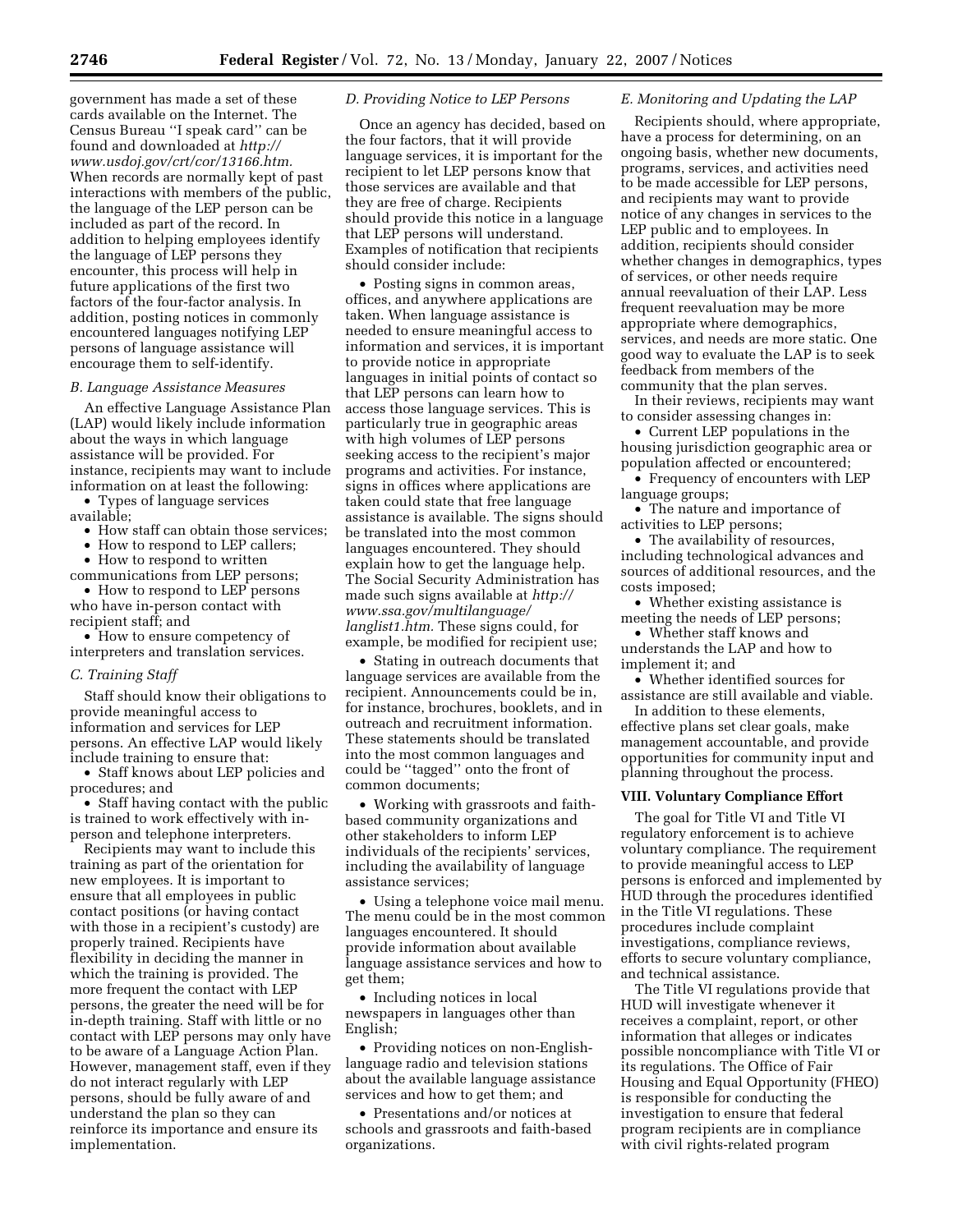requirements. If the investigation results in a finding of compliance, HUD will inform the recipient in writing of this determination, including the basis for the determination. HUD uses voluntary methods to resolve most complaints. However, if a case is fully investigated and results in a finding of noncompliance, HUD must inform the recipient of the noncompliance through a Letter of Findings that sets out the areas of noncompliance and the steps that should be taken to correct the noncompliance. HUD must attempt to secure voluntary compliance through informal means. If the matter cannot be resolved informally, HUD must secure compliance through the termination of federal assistance after the HUD recipient has been given an opportunity for an administrative hearing and/or by referring the matter to a DOJ litigation section to seek injunctive relief or pursue other enforcement proceedings. At all stages of an investigation, HUD engages in voluntary compliance efforts and provides technical assistance to recipients. During such efforts, HUD proposes reasonable timetables for achieving compliance and consults with and assists recipients in exploring costeffective ways of coming into compliance. In determining a recipient's compliance with the Title VI regulations, HUD's primary concern is to ensure that the recipient's policies and procedures provide meaningful access for LEP persons to the recipient's programs and activities.

While all recipients must work toward building systems that will ensure access for LEP persons, HUD acknowledges that the implementation of a comprehensive system to serve LEP persons is a process and that a system will evolve over time as it is implemented and periodically reevaluated. As recipients take reasonable steps to provide meaningful access to federally assisted programs and activities for LEP persons, HUD will look favorably on intermediate steps recipients take that are consistent with this Guidance, and that, as part of a broader implementation plan or schedule, move their service delivery system toward providing full access to LEP persons. This does not excuse noncompliance but instead recognizes that full compliance in all areas of a recipient's activities and for all potential language minority groups may reasonably require a series of implementing actions over a period of time. However, in developing any phased implementation schedule, HUD expects its recipients to ensure that the provision of appropriate assistance for

significant LEP populations or with respect to activities having a significant impact on the housing, health, safety, legal rights, or livelihood of beneficiaries is addressed first. Recipients are encouraged to document their efforts to provide LEP persons with meaningful access to federally assisted programs and activities.

## **IX. Application to Specific Types of Recipients**

Appendix A of this Guidance provides examples of how the meaningful access requirement of the Title VI regulations applies to HUD funded recipients. It further explains how recipients can apply the four factors to a range of situations, to determine their responsibility for providing language services in each of these situations. This Guidance helps recipients identify the population they should consider when determining the extent and types of services to provide. For instance, it gives examples on how to apply this guidance in situations like:

• Holding public meetings on Consolidated Plans for Community Planning and Development Programs [Community Development Block Grants (CDBG), HOME Investment Partnership Program (HOME), Housing Opportunities for Persons with AIDS (HOPWA), and Emergency Shelter Grants (ESG)];

• Interviewing victims of housing discrimination;

• Helping applicants to apply for public housing units;

• Explaining lease provisions; and • Providing affirmative marketing housing counseling services.

## **X. Environmental Impact**

This notice sets out nondiscrimination standards. Accordingly, under 24 CFR 50.19 (c) (3), this notice is categorically excluded from environmental review under the National Environmental Policy Act (42 U.S.C. 4321).

Dated: August 16, 2006.

#### **Kim Kendrick,**

*Assistant Secretary for Fair Housing, and Equal Opportunity.* 

**Editorial Note:** This document was received at the Office of the Federal Register on January 16, 2007.

## **Appendix A:—Application of Limited English Proficiency (LEP) Guidance for JUH Recipients**

## *Introduction*

A wide range of entities receives federal financial assistance through HUD. HUD provides assistance to the following types of recipients, among others: Assisted housing

providers; public housing agencies (PHAs); Indian tribes, state and local governments; nonprofit organizations, including housing counseling agencies, grassroots communitybased organizations, and faith-based organizations; state and local fair housing agencies; and providers of a variety of services. Most organizations can check their status as to whether or not they are covered by reviewing the ''List of Federally Assisted Programs,'' published in the **Federal Register**  on November 24, 2004 (69 FR 68700). This list may not be all-inclusive or reflect newer programs. Subrecipients are also covered. All HUD-funded recipients, except for Indian tribes, are required to certify to nondiscrimination and affirmatively furthering fair housing, either through the Office of Community Planning and Development's (CPD) Consolidated Plan [24 CFR 91.225 (a)(1) and (b)(6), 92.325(a)(1), and 91.425(a)(i)]; the public housing agency plans [24 CFR 903.7(o)] or the certifications required in the competitive programs funded through the Super Notice of Funding Availability (SuperNOFA). HUD publishes the SuperNOFA on an annual basis. The nondiscrimination and the affirmatively furthering fair housing requirements are found in the General Section of the SuperNOFA. The Web site link to the SuperNOFA is: *http://www.hud.gov/library/ bookshelf18/supernofa/nofa05/gensec.pdf.*  This appendix does not change current civil rights-related program requirements contained in HUD regulations.

Appendix A provides examples of how HUD recipients might apply the four-factor analysis described in the general Guidance. The Guidance and examples in Appendix A are not meant to be exhaustive and may not apply in some situations. CPD's citizen participation plan requirement, in particular, specifically instructs jurisdictions that receive funds through the Consolidated Plan process to take appropriate actions to encourage the participation of "\* \* \* non-English speaking persons \* \* \*" [24 CFR 91.105(a)(2)(ii), 91.115(a)(2), 24 CFR 91.105(a)(2)(ii), and 91.115(a)(2)]. Such recipients may therefore have processes in place to address the needs of their LEP beneficiaries that already take into consideration the four-factor analysis and meet the Title VI and Title VI regulatory requirements described in this Guidance.

This Guidance does not supplant any constitutional, statutory, and/or regulatory provisions that may require LEP services. Rather, this Guidance clarifies the Title VI and Title VI regulatory obligation to address, in appropriate circumstances and in a reasonable manner, the language assistance needs of LEP persons. The Guidance does not address those required by the Constitution or statutes and regulations other than Title VI and the Title VI regulations.

Tribes and tribally designated housing entities (TDHEs) are authorized to use federal housing assistance made available under the Native American Housing Assistance and Self-Determination Act of 1996 (25 U.S.C. 4101–4212) (NAHASDA) for low-income housing programs or activities for the specific benefit of tribal members and/or other Native Americans. Programs or activities funded in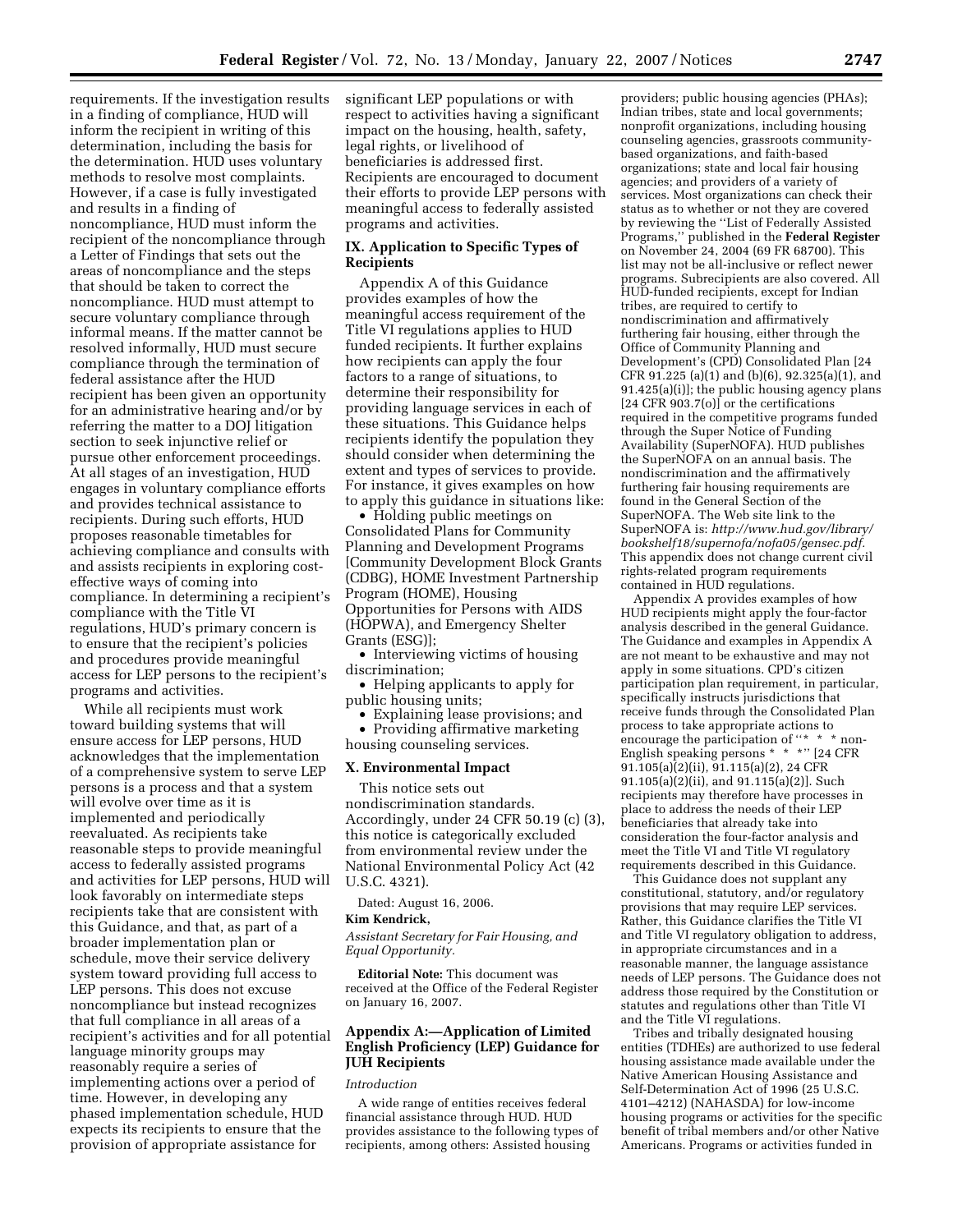whole or in part with federal assistance and in compliance with NAHASDA are exempt from Title VI of the Civil Rights Act of 1964 and Title VIII of the Civil Rights Act of 1968. Although Title VI may not apply to housing programs undertaken by these entities under NAHASDA, recipients of NAHASDA funds are encouraged to use this Guidance as a technical assistance tool in determining whether and to what degree language assistance may be appropriate to ensure meaningful access by otherwise eligible lowincome Native Americans.

Members of the public are most likely to come into contact with recipients of HUD funds when they need housing and/or housing-related services or when the recipients conduct education and community outreach activities. The common thread running through contacts between the public and recipients of HUD funds is the exchange of information. Recipients of HUD assistance, depending on circumstances, have an obligation to provide appropriate types and levels of LEP services to LEP persons to ensure that they have meaningful access to, and choice of, housing and other HUDfunded programs. Language barriers can, for instance, prevent persons from learning of housing opportunities or applying for and receiving such opportunities; learning of environmental or safety problems in their communities and of the means available for dealing with such problems; and/or effectively reporting housing discrimination to the local fair housing agency or HUD, thus hindering investigations of these allegations.

Many recipients already provide language services in a wide variety of circumstances to obtain information effectively and help applicants obtain suitable housing and/or support services. For example, PHAs may have leases available in languages other than English and has interpreters available to inform LEP persons of their rights and responsibilities. In areas where significant LEP populations reside, PHAs may have forms and notices in languages other than English or they may employ bilingual intake personnel, housing counselors, and support staff. Such recipients may, therefore have processes in place to address the needs of their LEP beneficiaries that already take into consideration the four-factor analysis and meet the Title VI and regulatory Title VI requirements described in this Guidance. These experiences can form a strong basis for applying the four-factor analysis and complying with the Title VI regulations.

#### *General Principles*

The touchstone of the four-factor analysis is reasonableness based upon: (a) The specific needs and capabilities of the LEP population among the beneficiaries of HUD programs (tenants, applicants, community residents, complainants, etc.); (b) the program purposes and capabilities of the HUD-funded recipients providing the services to the LEP population; and (c) local housing, demographics, and other community conditions and needs. Accordingly, the analysis cannot provide a single uniform answer on how service to LEP persons must be provided in all programs or activities in all situations or whether such

service need be provided at all. Each HUD recipient's evaluation of the need for, and level of LEP services must be highly individualized for each process in its services.

Before giving specific program examples, several general points should assist the wide variety of recipients of HUD funds in applying this analysis.

### Factors (1) and (2): Target Audiences

In evaluating the target audience, the recipient should take into account the number and proportion of LEP persons served or eligible to be served in the target population, as well as the frequency with which this target audience will or should be served.

*Factor (1):* For most recipients, the target audience is defined in geographic rather than programmatic terms. In many cases, even if the overall number or proportion of LEP persons in the local area is low, the number of contacts with LEP persons may be high.

Recipients of HUD funds are required by existing regulations to outreach, educate, and affirmatively market the availability of housing and housing-related services to eligible persons in the geographic area that are least likely to apply for and/or receive the benefits of the program without such outreach and education activities and/or affirmative marketing [(24 CFR 200.625; 24 CFR 92.351; and 24 CFR 903.2(d)(1) and (2)]. In many cases, those least likely to apply for a benefit are LEP persons. In addition, in some cases where there are few LEP persons in the immediate geographic area, outreach, education, and affirmative marketing may require marketing to residents of adjoining areas, communities, or neighborhoods [(24 CFR 200.625; 24 CFR 92.351; 903.2(d)(1) and (2)].

The programs of many recipients require public meetings and input (24 CFR 91, subpart B; 24 CFR 903.13(a); 24 CFR part 964). Even within the large geographic area covered by a city government, certain target areas may have concentrations of LEP persons. These persons may be those who might be most affected by the issue being discussed. In addition, some programs are specifically targeted to reach a particular audience (e.g., persons with HIV/AIDS, elderly, residents of high crime areas, persons with disabilities, and minority communities). In some communities, these populations may disproportionately be LEP persons.

*Factor (2):* Frequency of contact should be considered in light of the specific program or the geographic area being served. Some education programs or complaint processing may only require a single or limited interaction with each LEP individual served. In contrast, housing, counseling, and housing supportive services programs require ongoing communication. In the former case, the type and extent of LEP services may be of shorter duration, even for a greater number of LEP persons, than in the latter case. Therefore, decisions must be made accordingly.

### Factor (3): Importance of Service/ Information/Program/Activity

Given the critical role housing plays in maintaining quality of life, housing and

complementary housing services rank high on the critical/non-critical continuum. However, this does not mean that all services and activities provided by recipients of HUD funds must be equally accessible in languages other than English. For instance, while clearly important to the quality of life in the community, certain recreational programs provided by a HUD-funded recipient may not require the same level of interpretive services as does the recipient's underlying housing service. Nevertheless, the need for language services with respect to these programs should be considered in applying the four-factor analysis. The recipient should always consider the basic activity for which it was funded as being of high importance.

#### Factor (4): Costs v. Resources and Benefits

The final factor that must be taken into account is the cost of providing various services balanced against the resources available to the HUD-funded recipient providing the service.

*Type of Program:* There are some programs for which translation and interpretation are such an integral part of the funded program that services would be provided in some way to any client that requires them. In important programs or activities (e.g., tenant selection and assignment, homeownership counseling, fair housing complaint intake, conflict resolution between tenants and landlords, etc.) that require one-on-one contact with clients, oral and written translations would be provided consistent with the four-factor analysis used earlier. Recipients could have competent bi-or multilingual employees, community translators, or interpreters to communicate with LEP persons in languages prevalent in the community. In some instances, a recipient may have to contract or negotiate with other agencies for language services for LEP persons.

*Outreach:* Affirmative marketing activities, as described above, require written materials in other languages, at a minimum [24 CFR 200.625; 24 CFR 92.351; and 24 CFR 903.2  $(d)(1)$  and  $(2)$ ]. As with counseling, affirmative marketing in large LEP communities could be fruitless without translations of outreach materials. Preferably, outreach workers would speak the language of the people to whom they are marketing.

*Size of Program:* A major issue for deciding on the extent of translation/interpretation/ bilingual services is the size of the program. A large PHA may be expected to have multilingual employees representing the languages spoken by LEP persons who may reside in the communities. These employees may be involved in all activities, including affirmative marketing, taking and verifying applications, counseling, explaining leases, holding and/or interpreting at tenant meetings, and ongoing tenant contact, as well as translating documents into applicable languages. Similarly, a funded recipient receiving millions of dollars in CDBG Program funds may be expected to provide translation/interpretation services in major local languages and have bilingual staff in those languages. Recipients with limited resources (e.g., PHAs with a small number of units, or small nonprofit organizations) would not be expected to provide the same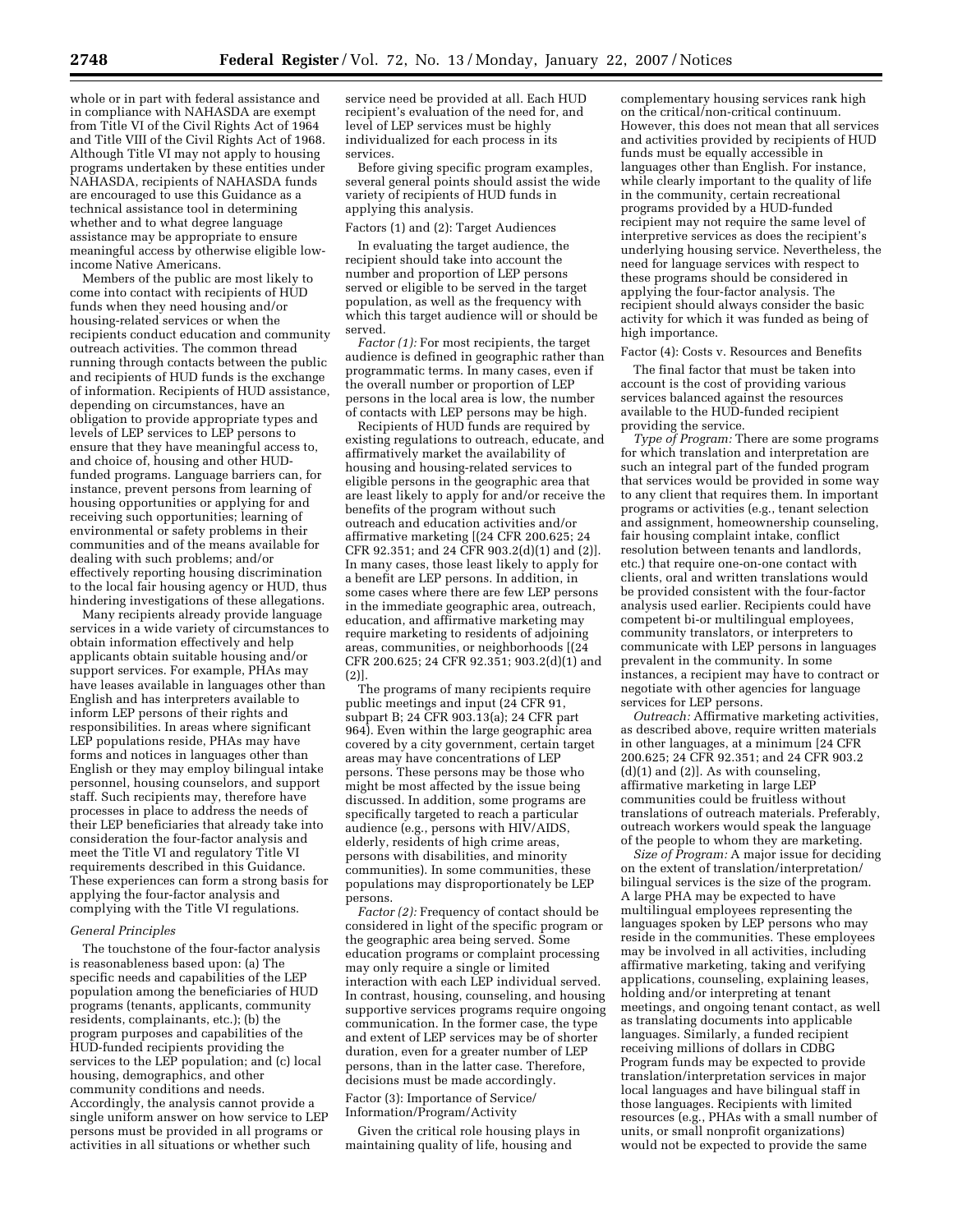level and comprehensiveness of services to the LEP population, but should consider the reasonable steps, under the four-factor analysis, they should take in order to provide meaningful access.

*Outreach v. Size of the Program:* When the same recipient conducts a range of activities, even within the same community, translation needs for each activity may differ. The translation needs may also be mandated according to the number of LEP persons being served. For instance, a housing provider doing outreach and marketing to an eligible population may have to provide written translations of materials because the target population itself is large. Within that target population, there could be an LEP population that exceeds 1,000 persons for one language, or a specific language group that exceeds 5 percent of the population. Outreach materials to that LEP population should be provided in translation to that language. Written translations may not be necessary if, within a housing development, there is no LEP population that meets the ''safe harbor'' threshold for written translation. In these situations, housing providers need only arrange for oral interpretation.

*Relevance of Activity to the Program:* A program with monthly information sessions in a community with many LEP persons speaking the same language should consider employing a bilingual employee who can hold these sessions in the LEP language. Alternatively, if a community's major LEP language does not have many applicants to the program, having an interpreter at sessions only when needed (by, for instance, announcing in major languages in any public notice of the meeting that anyone in need of an interpreter should call a certain number before the meeting to request one, and ensuring that someone at that number can communicate with the person) may be sufficient.

*Availability/Costs of Services:* A HUD recipient with limited resources and located in a community with very few LEP persons speaking any one language should target interpretation and translation to the most important activities. The recipients may decide, as appropriate, to provide those services through agreements with competent translators and interpreters in the community-based organizations, or through telephonic interpretation services. Costs may also be reduced if national organizations pool resources to contract with oral interpretation/ written translation services.

*Services Provided:* HUD recipients have a variety of options for providing language services. Under certain circumstances, when interpreters are needed and recipients should provide competent interpreter services free of cost to the LEP person, LEP persons should be advised that they may choose either to use a competent interpreter provided by the recipient or to secure the assistance of an interpreter of the LEP person's own choosing, at his or her own expense. If the LEP person decides to provide his/her own interpreter, the LEP person's election of this choice would be documented. The Guidance doesn't preclude the use of family members or friends as oral interpreters. However, HUD

recommends that the recipient use caution when family members or friends are used. While an LEP person may prefer bilingual family members, friends, or other persons with whom they are comfortable, there are many situations where recipient-supplied interpretative services may be better. Family and friends may not be available when and where they are needed, or may not have the ability to interpret program-specific technical information. Alternatively, an individual may feel uncomfortable revealing or describing sensitive, confidential, or potentially embarrassing medical, family, or financial information to a family member, friend, or member of the local community.

Similarly, there may be situations where a HUD-funded recipient's own interests justify the provision of an interpreter regardless of whether the LEP individual also provides his/her own interpreter. For example, where precise, complete, and accurate translations of information are critical for lease enforcement, a recipient might decide to provide its own, independent interpreter, even if several LEP persons use their own interpreter(s) as well. In group meetings dealing with vital issues, such as explanations of pending displacement, having the recipient provide interpretation services among multiple interpreters may be preferable, even if the LEP person brings his/ her own interpreter as well.

In emergency situations that are not reasonably foreseeable, the recipient may have to temporarily rely on non-recipientprovided language services. Reliance on children is especially discouraged unless there is an extreme emergency and no competent interpreters are available.

While all language services need to be competent, the greater the potential consequences, the greater the need to monitor interpretation services for quality. For instance, it is important that interpreters of legal concepts be highly competent to translate legal and lease enforcement concepts, as well as be extremely accurate in their interpretation when discussing relocation and displacement issues. It may be sufficient, however, for a desk clerk who is fully bilingual but not skilled at interpreting to help an LEP person fill out an application in the language shared by the LEP person and bilingual person.

#### *Applying the Four-Factor Analysis*

While all aspects of a recipient's programs and activities are important, the four-factor analysis requires some prioritizing so that language services are targeted where most needed because of the nature and importance of the particular activity involved. In addition, because of the ''reasonableness'' standard, and frequency of contact and resources/costs factors, the obligation to provide language services increases where the importance of the programs and activities is greater.

HUD has translated generic documents into some of the most frequently encountered languages (i.e., Spanish, and depending on circumstances, Russian, Chinese, Korean, Vietnamese, and Arabic). Recipients should not interpret this to mean that these translations are the total universe of

documents and languages requiring translations. HUD translations are intended to help recipients. However, the recipientresponsibility is determined by the fourfactor analysis and the documents that are vital to their programs. Since most documents are not generic and there are so many languages spoken throughout the country, HUD cannot provide all applicable translations.

*''Promising Practices.''* This section provides hypothetical examples of 'promising practices'' in which recipients may engage. Grantees or funded recipients are responsible for ensuring meaningful access to all portions of their program or activity, not just those portions to which HUD funds are targeted. So long as the language services are accurate, timely, and appropriate in the manner outlined in this guidance, the types of promising practices summarized below can assist recipients in meeting the meaningful access requirements of Title VI and the Title VI regulations.

#### Office of Fair Housing and Equal **Opportunity**

1. *The Fair Housing Initiatives Program (FHIP):* FHIP assists fair housing activities that promote compliance with the Fair Housing Act or with substantially equivalent fair housing laws administered by state and local government agencies under the Fair Housing Assistance Program. FHIP awards funds competitively and these funds enable recipients to carry out activities to educate and inform the public and housing providers of their fair housing rights and responsibilities.

For example, a community organization in a large metropolitan area has received FHIP funds to develop an education curriculum to assist newly arrived immigrants. Data showed that non-English speaking persons were having difficulty in applying and securing housing in that geographic area. The organization has identified a large Hispanic clientele in the area who need this service, and has a well-developed program for this LEP population. However, the community's population was changing. The recipient found that there was also a large community of recent immigrants from Cambodia who are also in need of this service. To address this need, the FHIP partnered with Asian Action Network, a community-based social service agency, to translate materials and to present free seminars at the local public library. In addition, if needed, the Asian Action Network has on its staff a Cambodianspeaking counselor who is able to provide interpretation services.

2. *The Fair Housing Assistance Program (FHAP):* FHAP provides funds to state and local agencies that administer fair housing laws that are substantially equivalent to the federal Fair Housing Act.

A local FHAP is located in a small metropolitan area that has a population that is 3 percent Korean-speaking, 25 percent Spanish-speaking and 72 percent Englishspeaking. One of the FHAP agency's primary responsibilities is to process fair housing discrimination complaints. The FHAP Office has many Hispanic complainants who are LEP and Spanish-speaking; therefore, it has hired a Hispanic intake clerk who is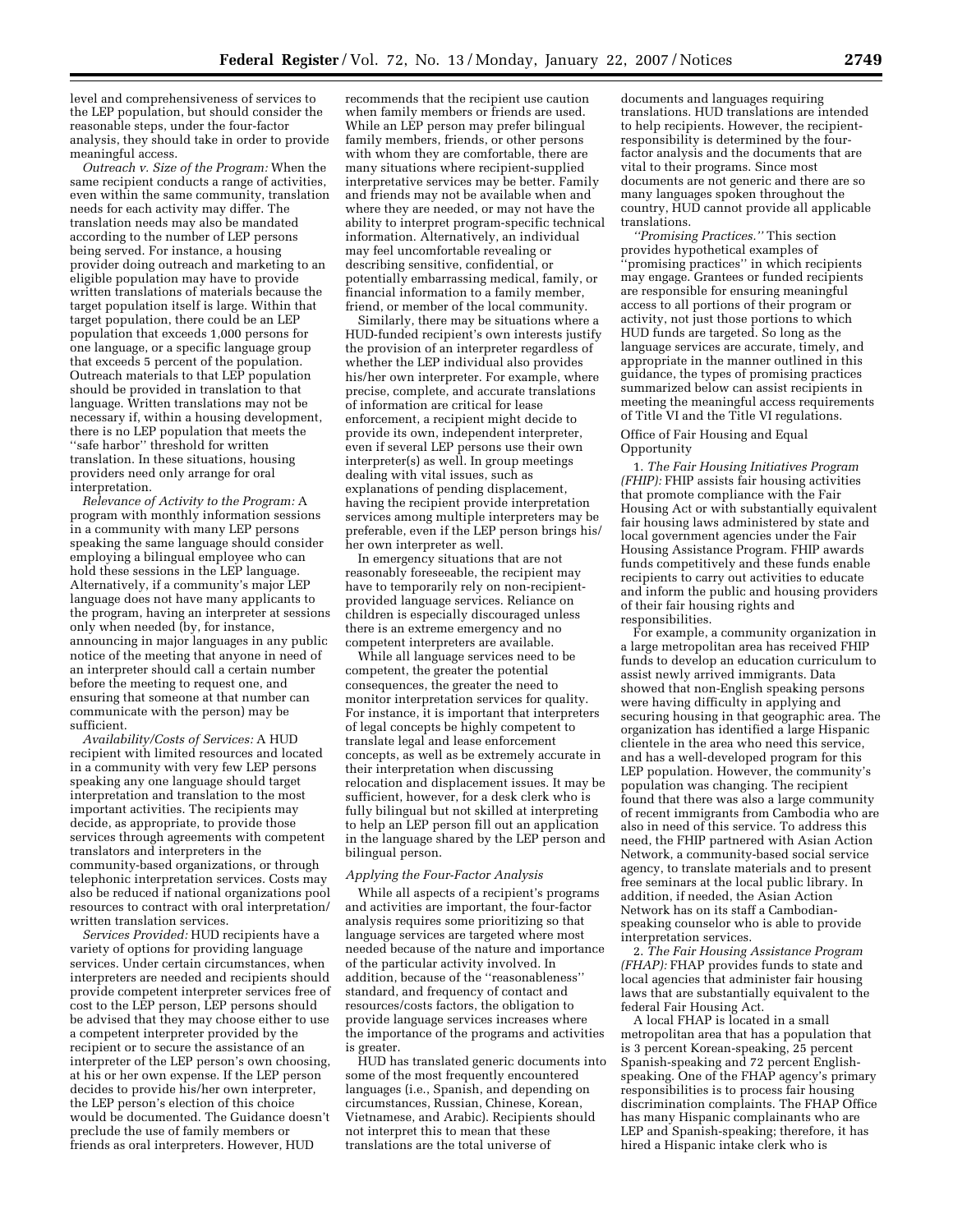proficient in Spanish and English. The Fair Housing Poster and the complaint form have been translated into Spanish. The FHAP Office has a contract with a nonprofit Hispanic organization for interpreters on an as-needed basis, for its education and outreach activities to the Hispanic community. Some of the FHAP's organizations are small and have limited resources. In competing for the available resources, the FHAP chooses not to translate the material into the language of the Korean population this year. However, it has plans to translate material into Korean in coming years to address the accessibility needs of the LEP population.

Office of Public and Indian Housing

1. *HOPE VI:* The HOPE VI Revitalization of Distressed Public Housing Program provides revitalization and demolition-only grants on a competitive basis for eligible PHAs that operate public housing units. During the HOPE VI lifecycle, PHAs are required to communicate with all tenants, including LEP tenants, through informational meetings that describe both the proposed project and the rights of the tenants during every stage of the application and implementation process. All residents need to be educated about both the HOPE VI project and their rights to be relocated into decent, safe, and sanitary housing and how they can return to the new project once it is completed.

A housing agency is planning to demolish a 400-unit public housing project and construct a 375-unit HOPE VI mixed-finance development and other amenities on the site. The 400-unit building is still occupied by a tenant population, of which 55 percent are Spanish-speaking LEP families. For a number of years, the PHA has had bilingual employees in its occupancy office, as well as copies of leases and other written documents translated into Spanish. The PHA would now need to translate public notices and other documents into Spanish.

2. *Public Housing (leases and other vital documents):* There are approximately 3,400 PHAs in the United States that provide a majority of the housing to very low income and low-income families. A PHA in a large metropolitan area has a large number of Hispanic, Chinese, and Vietnamese LEP tenants such that they would translate vital documents into all three languages under the ''safe harbor.'' All tenants must sign a lease before they can live in public housing. The lease clearly states the rules and requirements that the PHA and tenants must follow. Therefore, the PHA should have its lease and rental notices translated into Spanish, Chinese, and Vietnamese. The documents should be clearly labeled ''for information purposes only.'' PHAs should have a procedure to access interpreters for these languages if oral discussions of the lease are necessary.

3. *Public Housing (outreach for waiting list):* The same PHA is preparing to re-open its waiting list for its Low-Income Public Housing (LIPH) after having it closed for over a year. The PHA must affirmatively market the availability of its units to all eligible families living in its jurisdiction. It should place a public service announcement in English, Spanish, Chinese, and Vietnamese

in the local general circulation Spanish, Chinese, and Vietnamese newspapers and/or radio and TV stations.

## Office of Community Planning and Development

1. *Consolidated Plan:* Consolidated planning means developing a Consolidated Plan based upon public participation and input. When planning the required public hearings, jurisdictions must identify how the needs of LEP residents will be met, if a significant number of LEP residents can be reasonably expected to participate (24 CFR 91, Subpart B, ''Citizen Participation and Consultation''). In addition, there are activities surrounding citizen participation where the needs of the LEP population are expected to be met, such as: (1) Translation of the notification of the public hearings; and (2) translation of draft and final action, and consolidated plans, and dissemination of those documents to individuals and the appropriate organization(s) in the LEP community.

2. *Housing Opportunities for Persons with AIDS (HOPWA):* A major city has been providing permanent supportive housing to persons living with AIDS, and such assistance has been an integral part of its Consolidated Plan. However, it recently learned from a national study that 20 percent of its 2,000 HIV-infected persons are LEP persons. The city previously had not contacted these people about their needs. In formulating its Consolidated Plan, the city's Community Development Department contacted both the Department of Health and the city's leading AIDS-related housing provider for assistance in reaching out to this population. The city offered to provide funding for housing information services through its HOPWA formula grant to fund bilingual interpreters and health outreach workers who would contact the LEP persons living with HIV to assist eligible persons to locate, acquire, and maintain housing. In addition, as part of fulfilling the citizen participation requirements under the Consolidated Plan provisions, the city offered to conduct a multilingual meeting in which local government officials and local AIDS housing and service providers would participate and inform the public at large of the resources available to assist those living with HIV/AIDS.

3. *HOME Investment Partnership Program (HOME):* In general, under the HOME Program, HUD allocates funds by formula among eligible state and local governments to strengthen public-private partnerships and to expand the supply of decent, safe, sanitary, and affordable housing. Families, including LEP families, may obtain homeownership and rental housing opportunities from participating jurisdictions (PJs). Under the program requirements, PJs are required to implement affirmative marketing strategies, under which they identify groups within the eligible population that are least likely to apply and to conduct special outreach efforts through advertising in local media, including media targeted at LEP citizens (24 CFR 92.351).

A small HOME participating jurisdiction is using its HOME formula-based funds to implement a tenant-based rental assistance

(TBRA) program. Under TBRA, the assisted tenant may move from a dwelling unit, but retains the right to continued assistance. The rental assistance also includes the security deposit. The HOME PJ, as part of its affirmative marketing strategy, has submitted advertising to the local Spanish language newspapers and radio station that serve the community's small but growing Hispanic population. Since the costs of implementing the affirmative marketing strategy are eligible costs under the program regulations, the PJ is increasing its budget to train occupancy staff to address issues faced by LEP applicants and to hire a bilingual staff member.

## Office of Housing

1. *Single-Family Housing Counseling Program:* HUD provides funds to housing counseling agencies that assist persons and families in specific geographic areas to enable them to buy homes and to keep homes already purchased. This requires one-on-one and group counseling on home-selection skills, understanding mortgages, understanding legal ramifications of various documents, establishing a budget, housekeeping and maintenance skills, understanding fair housing rights, etc.

In a majority-Hispanic community, La Casa has been the only HUD-funded counseling agency, and has been providing these services for many years. It has bilingual staff to serve the largely Hispanic population. Frequently, clients from a neighboring, lowincome and primarily African-American community also use its services, since La Casa is well known in the area. However, over the past few years, many low-income LEP Iranian-Americans have been moving into the neighboring community, so that they now constitute almost 5 percent of the population. A housing counseling agency is required to provide one-on-one counseling services as the nature of its program. It is also required to outreach to those who are least likely to apply for its services. As a relatively small Agency, La Casa employs at least one person or has regular access to a person who can speak Farsi and interpret English to Farsi. This person should contact the Iranian communities and work through the local agencies to affirmatively market La Casa's program. La Casa should arrange to get key materials translated to Farsi and provide counseling and interpretation services, as needed.

2. *Single-Family Property Disposition Program:* When developers or organizations buy HUD-held housing to renovate and resell, they are required to affirmatively market the properties. Such developers or organizations are required to provide language assistance to attract eligible LEP persons who are least likely to apply as does any other housing provider.

3. *Supportive Housing for the Elderly and Persons with Disabilities:* The Section 202 Supportive Housing for the Elderly Program funds the construction of multifamily projects that serve elderly persons. Project sponsors are required to affirmatively market their services and housing opportunities to those segments of the elderly population that are identified as least likely to apply for the housing without special outreach. Even more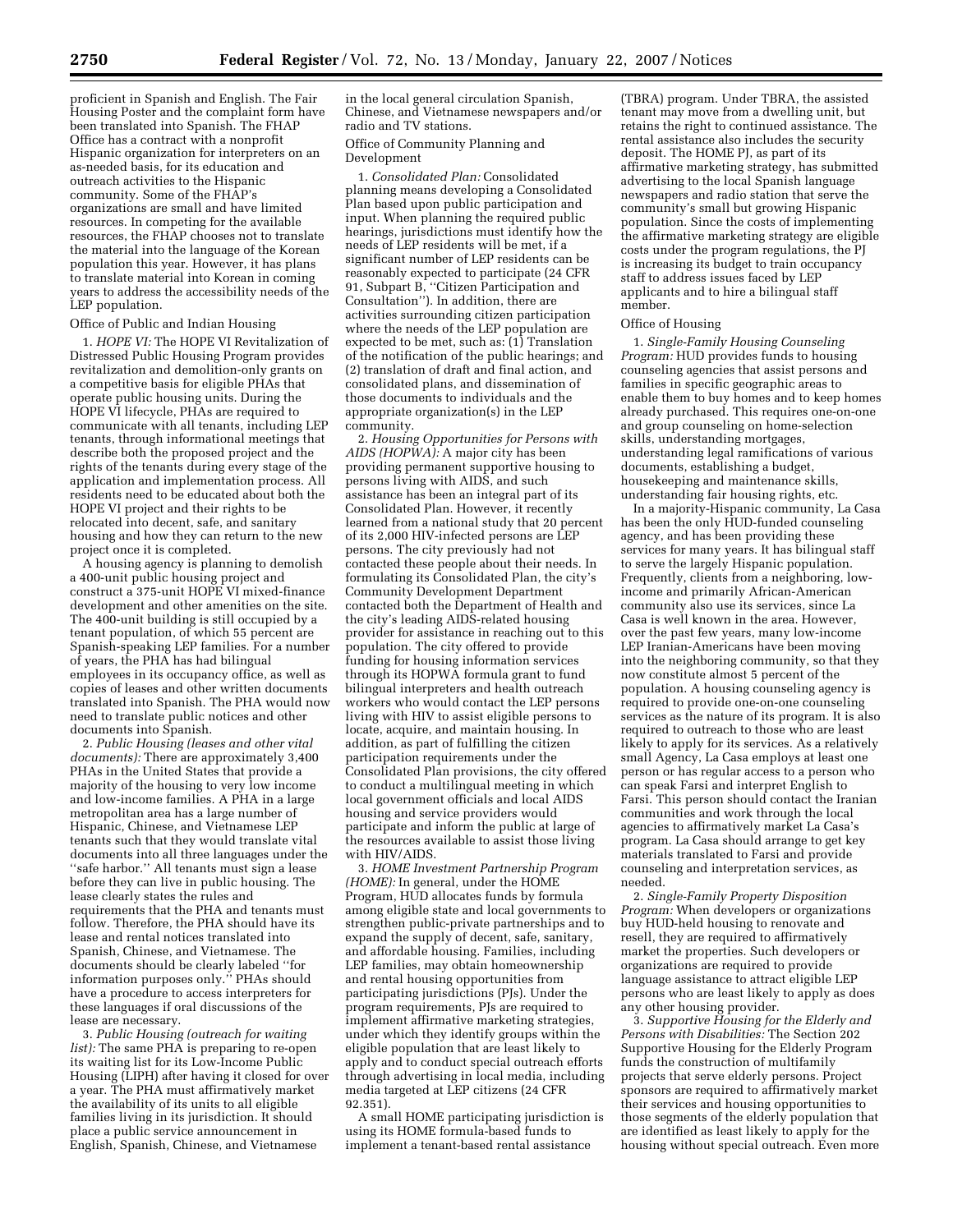importantly, many LEP elderly may require care from bilingual medical or support services staff, and recipients may devote considerable financial and other resources to provide such assistance.

The sponsor of a Section 202 Supportive Housing for the Elderly Project identifies in its Affirmative Fair Housing Marketing Plan the city's large numbers of East and South Asian immigrants as least likely to apply for the new housing without special outreach. After examining Census and other data and consulting with the city's Office of Immigrant Affairs, the sponsor learns that more than 1,000 of the city's 5,000 South and East Asian families have at least one elderly relative that may be eligible for the new units. The sponsor hires translators fluent in Hindi, Urdu, Dari, Vietnamese, and Chinese to translate written materials and advertising for the local press in those languages. The recipient also partners with communitybased organizations that serve the city's East and South Asian immigrants to arrange for interpreters at meetings.

4. *Assisted Housing:* An assisted housing development is located in a city of 20,000 people, about 2,000 of whom are recent immigrants from Korea. Few of the 2,000 have applied for assisted housing. Only eight of the development's 200 residents and no applicants among the 20 on the waiting list are LEP speakers of Korean. Koreans constitute about 10 percent of the eligible population of the community but only 4 percent of the development's residents.

In its Affirmative Fair Housing Marketing Plan for the development, the management agent specified Asian (Korean) as the population least likely to apply for housing and to whom it would outreach. Under the safe-harbor guidelines, the housing provider should outreach to the Korean community using written Korean language materials. However, even after extensive outreach, only one Korean family applied for the waiting list, although during that time the total waiting list increased by eight families to 38. Even after extensive outreach, the occupancy of the project is 4 percent, and its waiting list is less than 3 percent, LEP Korean.

Therefore, under safe-harbor guidelines, no translation of occupancy documents into Korean is necessary. However, the housing provider should be prepared to provide for oral interpretation, when needed. In addition, outreach to the eligible Korean community should continue using written Korean language materials.

### **Appendix B—Questions and Answers**

### *I. Who are limited English proficient (LEP) persons?*

For persons who, as a result of national origin, do not speak English as their primary language and who have a limited ability to speak, read, write, or understand. For purposes of Title VI and the LEP Guidance, persons may be entitled to language assistance with respect to a particular service, benefit, or encounter.

### *II. What is Title VI and how does it relate to providing meaningful access to LEP persons?*

Title VI of the Civil Rights Act of 1964 is the federal law that protects individuals from

discrimination on the basis of their race, color, or national origin in programs that receive federal financial assistance. In certain situations, failure to ensure that persons who are LEP can effectively participate in, or benefit from, federally assisted programs may violate Title VI's prohibition against national origin discrimination.

### *III. What do Executive Order (EO) 13166 and the Guidance require?*

EO 13166, signed on August 11, 2000, directs all federal agencies, including the Department of Housing and Urban Development (HUD), to work to ensure that programs receiving federal financial assistance provide meaningful access to LEP persons. Pursuant to EO 13166, the meaningful access requirement of the Title VI regulations and the four-factor analysis set forth in the Department of Justice (DOJ) LEP Guidance apply to the programs and activities of federal agencies, including HUD. In addition, EO 13166 requires federal agencies to issue LEP Guidance to assist their federally assisted recipients in providing such meaningful access to their programs. This Guidance must be consistent with the DOJ Guidance. Each federal agency is required to specifically tailor the general standards established in DOJ's Guidance to its federally assisted recipients. On December 19, 2003, HUD published such proposed Guidance.

### *IV. Who must comply with the Title VI LEP obligations?*

All programs and operations of entities that receive financial assistance from the federal government, including but not limited to state agencies, local agencies and for-profit and non-profit entities, must comply with the Title VI requirements. A listing of most, but not necessarily all, HUD programs that are federally assisted may be found at the ''List of Federally Assisted Programs'' published in the **Federal Register** on November 24, 2004 (69 FR 68700). Sub-recipients must also comply (i.e., when federal funds are passed through a recipient to a sub-recipient). As an example, Federal Housing Administration (FHA) insurance is not considered federal financial assistance, and participants in that program are not required to comply with Title VI's LEP obligations, unless they receive federal financial assistance as well. [24 CFR 1.2 (e)].

#### *V. Does a person's citizenship and immigration status determine the applicability of the Title VI LEP obligations?*

United States citizenship does not determine whether a person is LEP. It is possible for a person who is a United States citizen to be LEP. It is also possible for a person who is not a United States citizen to be fluent in the English language. Title VI is interpreted to apply to citizens, documented non-citizens, and undocumented noncitizens. Some HUD programs require recipients to document citizenship or eligible immigrant status of beneficiaries; other programs do not. Title VI LEP obligations apply to every beneficiary who meets the program requirements, regardless of the beneficiary's citizenship status.

#### *VI. What is expected of recipients under the Guidance?*

Federally assisted recipients are required to make reasonable efforts to provide language assistance to ensure meaningful access for LEP persons to the recipient's programs and activities. To do this, the recipient should: (1) Conduct the four-factor analysis; (2) develop a Language Access Plan (LAP); and (3) provide appropriate language assistance.

The actions that the recipient may be expected to take to meet its LEP obligations depend upon the results of the four-factor analysis including the services the recipient offers, the community the recipient serves, the resources the recipient possesses, and the costs of various language service options. All organizations would ensure nondiscrimination by taking reasonable steps to ensure meaningful access for persons who are LEP. HUD recognizes that some projects' budgets and resources are constrained by contracts and agreements with HUD. These constraints may impose a material burden upon the projects. Where a HUD recipient can demonstrate such a material burden, HUD views this as a critical item in the consideration of costs in the four-factor analysis. However, refusing to serve LEP persons or not adequately serving or delaying services to LEP persons would violate Title VI. The agency may, for example, have a contract with another organization to supply an interpreter when needed; use a telephone service line interpreter; or, if it would not impose an undue burden, or delay or deny meaningful access to the client, the agency may seek the assistance of another agency in the same community with bilingual staff to help provide oral interpretation service.

#### *VII. What is the four-factor analysis?*

Recipients are required to take reasonable steps to ensure meaningful access to LEP persons. This ''reasonableness'' standard is intended to be flexible and fact-dependent. It is also intended to balance the need to ensure meaningful access by LEP persons to critical services while not imposing undue financial burdens on small businesses, small local governments, or small nonprofit organizations. As a starting point, a recipient may conduct an individualized assessment that balances the following four factors:

• The number or proportion of LEP persons served or encountered in the eligible service population (''served or encountered'' includes those persons who would be served or encountered by the recipient if the persons received adequate education and outreach and the recipient provided sufficient language services);

• The frequency with which LEP persons come into contact with the program;

• The nature and importance of the program, activity, or service provided by the program; and

• The resources available and costs to the recipient.

Examples of applying the four-factor analysis to HUD-specific programs are located in Appendix A of this Guidance.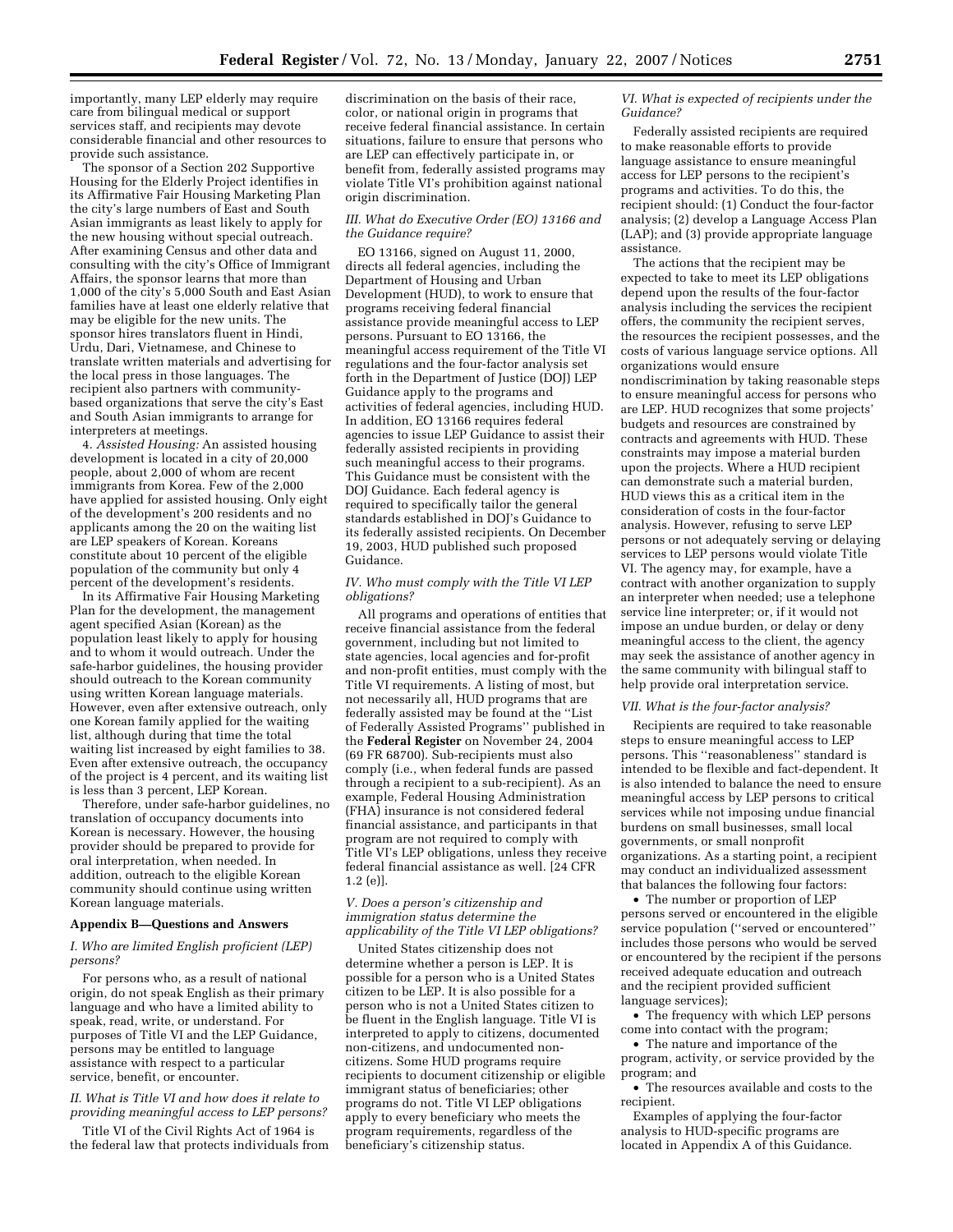### *VIII. What are examples of language assistance?*

Language assistance that a recipient might provide to LEP persons includes, but is not limited to:

- Oral interpretation services;
- Bilingual staff;
- Telephone service lines interpreter;
- Written translation services;

• Notices to staff and recipients of the availability of LEP services; or

• Referrals to community liaisons proficient in the language of LEP persons.

### *IX. What is a Language Access Plan (LAP) and what are the elements of an effective LAP?*

After completing the four-factor analysis and deciding what language assistance services are appropriate, a recipient may develop an implementation plan or LAP to address identified needs of the LEP populations it serves. Some elements that may be helpful in designing an LAP include:

• Identifying LEP persons who need language assistance and the specific language assistance that is needed;

• Identifying the points and types of contact the agency and staff may have with LEP persons;

• Identifying ways in which language assistance will be provided;

• Outreaching effectively to the LEP community;

• Training staff;

• Determining which documents and informational materials are vital;

• Translating informational materials in identified language(s) that detail services and activities provided to beneficiaries (e.g., model leases, tenants' rights and responsibilities brochures, fair housing materials, first-time homebuyer guide);

• Providing appropriately translated notices to LEP persons (e.g., eviction notices, security information, emergency plans);

• Providing interpreters for large, medium, small, and one-on-one meetings;

• Developing community resources, partnerships, and other relationships to help with the provision of language services; and

• Making provisions for monitoring and updating the LAP, including seeking input from beneficiaries and the community on how it is working and on what other actions should be taken.

#### *X. What is a vital document?*

A vital document is any document that is critical for ensuring meaningful access to the recipients' major activities and programs by beneficiaries generally and LEP persons specifically. Whether or not a document (or the information it solicits) is ''vital'' may depend upon the importance of the program, information, encounter, or service involved, and the consequence to the LEP person if the information in question is not provided accurately or in a timely manner. For instance, applications for auxiliary activities, such as certain recreational programs in public housing, would not generally be considered a vital document, whereas applications for housing would be considered vital. However, if the major purpose for funding the recipient were its

recreational program, documents related to those programs would be considered vital. Where appropriate, recipients are encouraged to create a plan for consistently determining, over time and across its various activities, what documents are ''vital'' to the meaningful access of the LEP populations they serve.

#### *XI. How may a recipient determine the language service needs of a beneficiary?*

Recipients should elicit language service needs from all prospective beneficiaries (regardless of the prospective beneficiary's race or national origin). If the prospective beneficiary's response indicates a need for language assistance, the recipient may want to give applicants or prospective beneficiaries a language identification card (or ''I speak'' card). Language identification cards invite LEP persons to identify their own language needs. Such cards, for instance, might say ''I speak Spanish'' in both Spanish and English, ''I speak Vietnamese'' in both Vietnamese and English, etc. To reduce costs of compliance, the federal government has made a set of these cards available on the Internet. The Census Bureau ''I speak'' card can be found and downloaded at *http://www.usdoj.gov/crt/cor/13166.htm.*  The State of Ohio Office of Criminal Justice Services, the National Association of Judiciary Interpreters and Translators, the Summit County Sheriff's Office, and the American Translators Association have made their language identification card available at *http://www.lep.gov/ocjs*\_*languagecard.pdf.* 

### *XII. How may a recipient's limited resources be supplemented to provide the necessary LEP services?*

A recipient should be resourceful in providing language assistance as long as quality and accuracy of language services are not compromised. The recipient itself need not provide the assistance, but may decide to partner with other organizations to provide the services. In addition, local community resources may be used if they can ensure that language services are competently provided. In the case of oral interpretation, for example, demonstrating competency requires more than self-identification as bilingual. Some bilingual persons may be able to communicate effectively in a different language when communicating information directly in that language, but may not be competent to interpret between English and that language. In addition, the skill of translating is very different than the skill of interpreting and a person who is a competent interpreter may not be a competent translator. To ensure the quality of written translations and oral interpretations, HUD encourages recipients to use members of professional organizations. Examples of such organizations are: National organizations, including American Translators Association (written translations), National Association of Judicial Interpreters and Translators, and International Organization of Conference Interpreters (oral interpretation); state organizations, including Colorado Association of Professional Interpreters and Florida Chapter of the American Translators Association; and local legal organizations

such as Bay Area Court Interpreters. While HUD recommends using the list posted on *http://www.LEP.gov,* its limitations must be recognized. Use of the list is encouraged, but not required or endorsed by HUD. It does not come with a presumption of compliance. There are many other qualified interpretation and translation providers, including in the private sector.

### *XIII. May recipients rely upon family members or friends of the LEP person as interpreters?*

Generally, recipients should not rely on family members, friends of the LEP person, or other informal interpreters. In many circumstances, family members (especially children) or friends may not be competent to provide quality and accurate interpretations. Therefore, such language assistance may not result in an LEP person obtaining meaningful access to the recipients' programs and activities. However, when LEP persons choose not to utilize the free language assistance services expressly offered to them by the recipient but rather choose to rely upon an interpreter of their own choosing (whether a professional interpreter, family member, or friend), LEP persons should be permitted to do so, at their own expense. Recipients may consult HUD LEP Guidance for more specific information on the use of family members or friends as interpreters. While HUD guidance does not preclude use of friends or family as interpreters in every instance, HUD recommends that the recipient use caution when such services are provided.

### *XIV. Are leases, rental agreements and other housing documents of a legal nature enforceable in U.S. courts when they are in languages other than English?*

Generally, the English language document prevails. The HUD translated documents may carry the disclaimer, ''This document is a translation of a HUD-issued legal document. HUD provides this translation to you merely as a convenience to assist in your understanding of your rights and obligations. The English language version of this document is the official, legal, controlling document. This translated document is not an official document.'' Where both the landlord and tenant contracts are in languages other than English, state contract law governs the leases and rental agreements. HUD does not interpret state contract law. Therefore, questions regarding the enforceability of housing documents of a legal nature that are in languages other than English should be referred to a lawyer wellversed in contract law of the appropriate state or locality.

### *XV. Are EO 13166 and HUD LEP Guidance enforceable by individuals in a court of law?*

Neither EO 13166 nor HUD LEP Guidance grants an individual the right to proceed to court alleging violations of EO 13166 or HUD LEP Guidance. In addition, current Title VI case law only permits a private right of action for intentional discrimination and not for action based on the discriminatory effects of a recipient's practices. However, individuals may file administrative complaints with HUD alleging violations of Title VI because the HUD recipient failed to take reasonable steps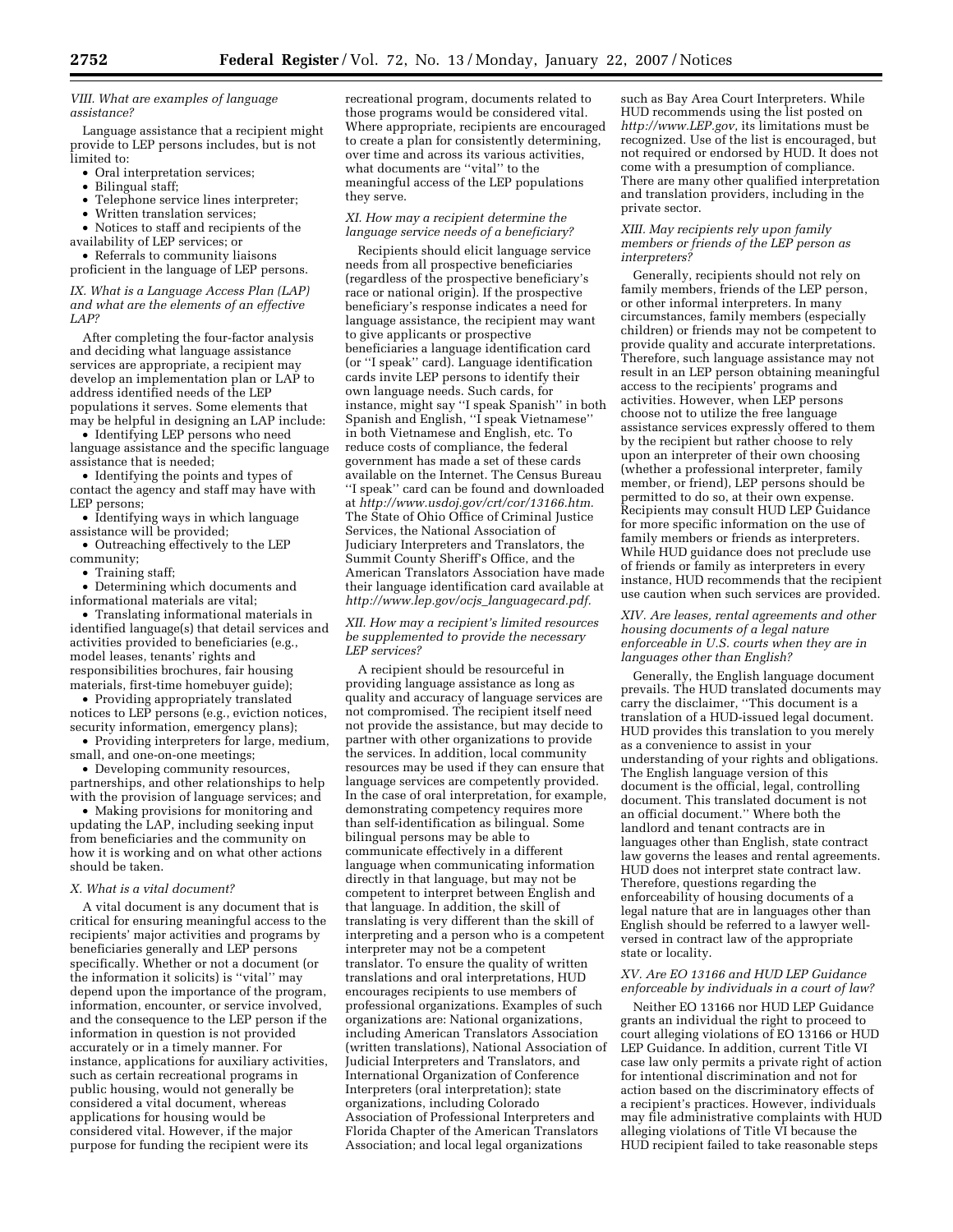to provide meaningful access to LEP persons. The local HUD office will intake the complaint, in writing, by date and time, detailing the complainant's allegation as to how the HUD recipient failed to provide meaningful access to LEP persons. HUD will determine jurisdiction and follow up with an investigation of the complaint.

#### *XVI. Who enforces Title VI as it relates to discrimination against LEP persons?*

Most federal agencies have an office that is responsible for enforcing Title VI of the Civil Rights Act of 1964. To the extent that a recipient's actions violate Title VI obligations, then such federal agencies will take the necessary corrective steps. The Secretary of HUD has designated the Office of Fair Housing and Equal Opportunity (FHEO) to take the lead in coordinating and implementing EO 13166 for HUD, but each program office is responsible for its recipients' compliance with the civil-rights related program requirements (CRRPRs) under Title VI.

#### *XVII. How does a person file a complaint if he/she believes a HUD recipient is not meeting its Title VI LEP obligations?*

If a person believes that a HUD federally assisted recipient is not taking reasonable steps to ensure meaningful access to LEP persons, that individual may file a complaint with HUD's local Office of FHEO. For contact information of the local HUD office, go to *http://www.hud.gov* or call the housing discrimination toll free hotline at 800–669– 9777 (voice) or 800–927–9275 (TTY).

### *XVIII. What will HUD do with a complaint alleging noncompliance with Title VI obligations?*

HUD's Office of FHEO will conduct an investigation or compliance review whenever it receives a complaint, report, or other information that alleges or indicates possible noncompliance with Title VI obligations by one of HUD's recipients. If HUD's investigation or review results in a finding of compliance, HUD will inform the recipient in

writing of its determination. If an investigation or review results in a finding of noncompliance, HUD also will inform the recipient in writing of its finding and identify steps that the recipient must take to correct the noncompliance. In a case of noncompliance, HUD will first attempt to secure voluntary compliance through informal means. If the matter cannot be resolved informally, HUD may then secure compliance by: (1) Terminating the financial assistance of the recipient only after the recipient has been given an opportunity for an administrative hearing; and/or (2) referring the matter to DOJ for enforcement proceedings.

### *XIX. How will HUD evaluate evidence in the investigation of a complaint alleging noncompliance with Title VI obligations?*

Title VI is the enforceable statute by which HUD investigates complaints alleging a recipient's failure to take reasonable steps to ensure meaningful access to LEP persons. In evaluating the evidence in such complaints, HUD will consider the extent to which the recipient followed the LEP Guidance or otherwise demonstrated its efforts to serve LEP persons. HUD's review of the evidence will include, but may not be limited to, application of the four-factor analysis identified in HUD LEP Guidance. The fourfactor analysis provides HUD a framework by which it may look at all the programs and services that the recipient provides to persons who are LEP to ensure meaningful access while not imposing undue burdens on recipients.

### *I.What is a ''safe harbor?'*

A ''safe harbor,'' in the context of this guidance, means that the recipient has undertaken efforts to comply with respect to the needed translation of vital written materials. If a recipient conducts the fourfactor analysis, determines that translated documents are needed by LEP applicants or beneficiaries, adopts an LAP that specifies the translation of vital materials, and makes the necessary translations, then the recipient

provides strong evidence, in its records or in reports to the agency providing federal financial assistance, that it has made reasonable efforts to provide written language assistance.

## *XXI. What ''safe harbors'' may recipients follow to ensure they have no compliance finding with Title VI LEP obligations?*

HUD has adopted a ''safe harbor'' for translation of *written* materials. The Guidance identifies actions that will be considered strong evidence of compliance with Title VI obligations. Failure to provide written translations under these cited circumstances does not mean that the recipient is in noncompliance. Rather, the ''safe harbors'' provide a starting point for recipients to consider:

• Whether and at what point the importance of the service, benefit, or activity involved warrants written translations of commonly used forms into frequently encountered languages other than English;

• Whether the nature of the information sought warrants written translations of commonly used forms into frequently encountered languages other than English;

• Whether the number or proportion of LEP persons served warrants written translations of commonly used forms into frequently encountered languages other than English; and

• Whether the demographics of the eligible population are specific to the situations for which the need for language services is being evaluated. In many cases, use of the ''safe harbor'' would mean provision of written language services when marketing to the eligible LEP population within the market area. However, when the actual population served (e.g., occupants of, or applicants to, the housing project) is used to determine the need for written translation services, written translations may not be necessary.

The table below sets forth ''safe harbors'' for written translations.

| Size of language group                                                                                              | Recommended provision of written language assistance                                    |
|---------------------------------------------------------------------------------------------------------------------|-----------------------------------------------------------------------------------------|
| 1,000 or more in the eligible population in the market area or among<br>current beneficiaries.                      | Translated vital documents.                                                             |
| More than 5% of the eligible population or beneficiaries and more than Translated vital documents.<br>50 in number. |                                                                                         |
| More than 5% of the eligible population or beneficiaries and 50 or less<br>in number.                               | Translated written notice of right to receive free oral interpretation of<br>documents. |
| 5% or less of the eligible population or beneficiaries and less than<br>1.000 in number.                            | No written translation is required.                                                     |

When HUD conducts a review or investigation, it will look at the total services the recipient provides, rather than a few isolated instances.

*XXII. Is the recipient expected to provide any language assistance to persons in a language group when fewer than 5 percent of the eligible population and fewer than 50 in number are members of the language group?* 

HUD recommends that recipients use the four-factor analysis to determine whether to provide these persons with oral

interpretation of vital documents if requested.

## *XXIII. Are there ''safe harbors'' provided for oral interpretation services?*

There are no ''safe harbors'' for oral interpretation services. Recipients should use the four-factor analysis to determine whether they should provide reasonable, timely, oral language assistance free of charge to any beneficiary that is LEP (depending on the circumstances, reasonable oral language

assistance might be an in-person interpreter or telephone interpreter line).

## *XXIV. Is there a continued commitment by the Executive Branch to EO 13166?*

There has been no change to the EO 13166. The President and Secretary of HUD are fully committed to ensuring that LEP persons have meaningful access to federally conducted programs and activities.